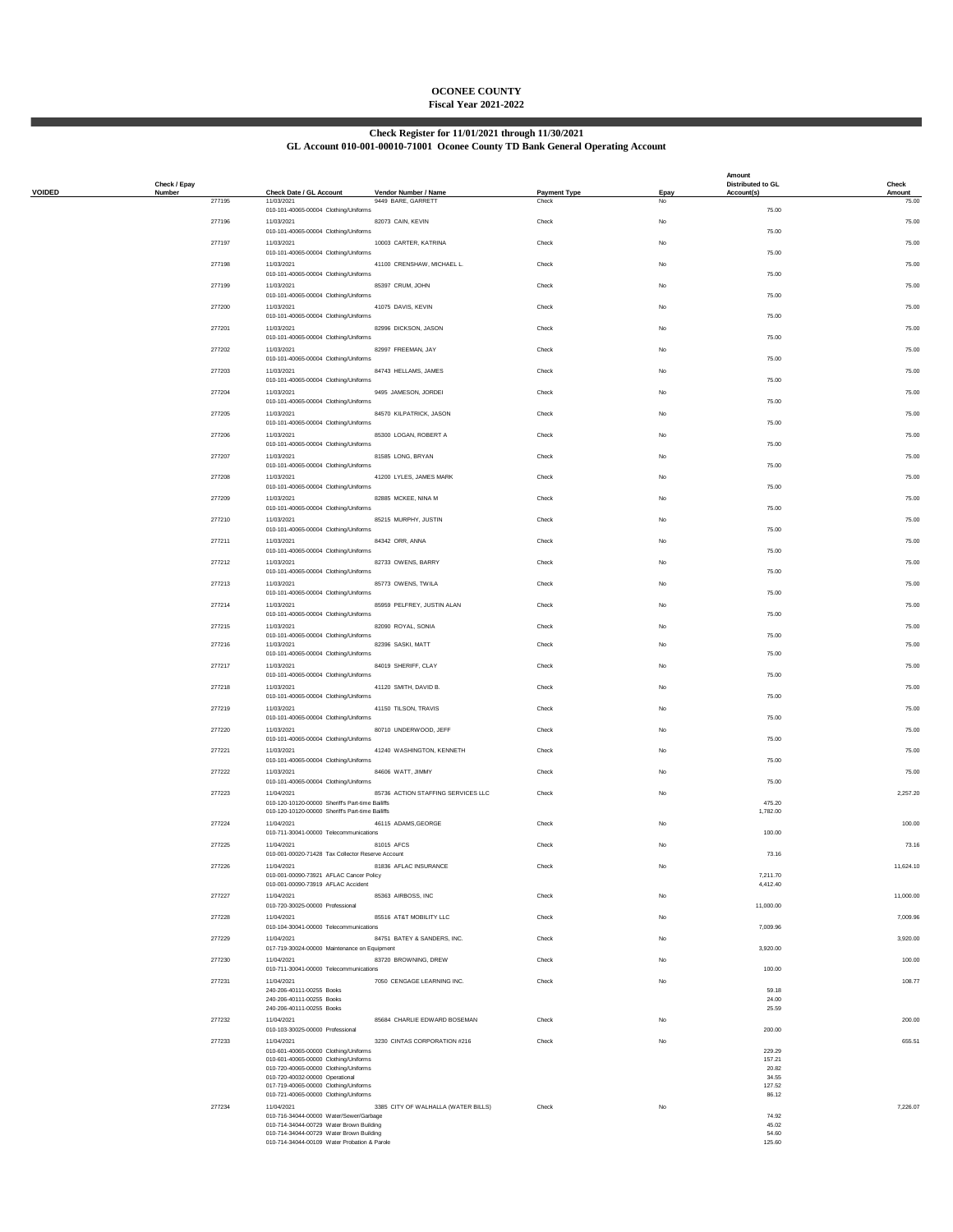|        | 020-107-34044-00000 Water/Sewer/Garbage                                                                |       |                    | 32.70          |
|--------|--------------------------------------------------------------------------------------------------------|-------|--------------------|----------------|
|        | 010-714-34044-00409 Water/Sewer/Garbage-Foothills Allia<br>010-106-34044-00000 Water/Sewer/Garbage     |       | 5.004.50           | 52.50          |
|        | 010-206-34044-00207 Water/Sewer/Garbage-Walhalla Branch                                                |       | 169.39             |                |
|        | 010-714-34044-00723 Water Pine Street Complex                                                          |       | 241.83             |                |
|        | 010-714-34044-00000 Water Facilities Maintenance                                                       |       | 73.80              |                |
|        | 017-719-34044-00000 Water/Sewer/Garbage                                                                |       | 32.70              |                |
|        | 017-719-34044-00000 Water/Sewer/Garbage<br>017-719-34044-00000 Water/Sewer/Garbage                     |       | 73.50              |                |
|        | 010-107-34044-00000 Water/Sewer/Garbage                                                                |       | 137.76<br>53.61    |                |
|        | 010-101-34044-00000 Water/Sewer/Garbage                                                                |       | 32.70              |                |
|        | 010-718-34044-00000 Water/Sewer/Garbage                                                                |       |                    | 49.02          |
|        | 010-714-34044-00402 Water DSS Building                                                                 |       | 236.20             |                |
|        | 010-707-34044-00104 Water/Sewer/Garbage- OITP<br>010-707-34044-00104 Water/Sewer/Garbage- OITP         |       | 32.70<br>32.70     |                |
|        | 010-714-34044-00403 Water Walhalla Health Department                                                   |       |                    | 76.70          |
|        | 010-106-34044-00000 Water/Sewer/Garbage                                                                |       |                    | 16.80          |
|        | 010-714-34044-00510 Water Courthouse (New)                                                             |       | 265.29             |                |
|        | 010-714-34044-00510 Water Courthouse (New)                                                             |       | 16.80              |                |
|        | 010-106-34044-00000 Water/Sewer/Garbage                                                                |       | 115.13             |                |
|        | 010-106-34044-00000 Water/Sewer/Garbage<br>010-509-34044-00000 Water/Sewer/Garbage                     |       | 155.80             | 23.80          |
|        |                                                                                                        |       |                    |                |
| 277235 | 11/04/2021<br>20660 COX, JOHN M<br>010-711-30041-00000 Telecommunications                              | Check | No<br>100.00       | 100.00         |
|        |                                                                                                        |       |                    |                |
| 277236 | 11/04/2021<br>85878 DEERE CREDIT INC<br>325-718-50870-00000 Capital Vehicles/Equipment                 | Check | No<br>313,700.23   | 313,700.23     |
|        |                                                                                                        |       |                    |                |
| 277237 | 85289 DIXIE BELLE DISTRIBUTING, INC<br>11/04/2021                                                      | Check | No                 | 264.48         |
|        | 010-204-40832-00000 Concessions                                                                        |       | 264.48             |                |
| 277238 | 4020 DUKE ENERGY CAROLINAS LLC<br>11/04/2021                                                           | Check | No                 | 9.790.31       |
|        | 010-203-34043-00000 Electricity<br>010-203-34043-00000 Electricity                                     |       | 842.71<br>762.45   |                |
|        | 010-203-34043-00000 Electricity                                                                        |       | 419.97             |                |
|        | 010-203-34043-00000 Electricity                                                                        |       | 96.89              |                |
|        | 010-203-34043-00000 Electricity                                                                        |       | 134.26             |                |
|        | 010-203-34043-00000 Electricity                                                                        |       |                    | 13.41          |
|        | 010-203-34043-00000 Electricity                                                                        |       |                    | 18.31          |
|        | 010-203-34043-00000 Electricity<br>010-203-34043-00000 Electricity                                     |       | 262.19<br>30.78    |                |
|        | 010-203-34043-00000 Electricity                                                                        |       | 532.09             |                |
|        | 010-203-34043-00000 Electricity                                                                        |       |                    | 38.23          |
|        | 010-203-34043-00000 Electricity                                                                        |       | 408.51             |                |
|        | 010-203-34043-00000 Electricity                                                                        |       | 425.88             |                |
|        | 010-203-34043-00000 Electricity                                                                        |       | 176.83             |                |
|        | 010-203-34043-00000 Electricity                                                                        |       | 147.56             |                |
|        | 010-203-34043-00000 Electricity<br>010-203-34043-00000 Electricity                                     |       | 256.72<br>174.17   |                |
|        | 010-204-34043-00000 Electricity                                                                        |       | 594.45             |                |
|        | 010-204-34043-00000 Electricity                                                                        |       | 342.65             |                |
|        | 010-204-34043-00000 Electricity                                                                        |       | 147.06             |                |
|        | 010-204-34043-00000 Electricity                                                                        |       | 426.08             |                |
|        | 010-204-34043-00000 Electricity                                                                        |       | 400.98             |                |
|        | 010-204-34043-00000 Electricity                                                                        |       | 281.93             |                |
|        | 010-204-34043-00000 Electricity                                                                        |       | 377.99             |                |
|        | 010-204-34043-00000 Electricity<br>010-204-34043-00000 Electricity                                     |       | 140.68<br>422.39   |                |
|        | 010-204-34043-00000 Electricity                                                                        |       | 235.40             |                |
|        | 010-204-34043-00000 Electricity                                                                        |       | 487.19             |                |
|        | 010-714-34043-00723 Electricity Pine Street Complex                                                    |       | 191.77             |                |
|        | 010-106-34043-00000 Electricity                                                                        |       | 399.93             |                |
|        | 010-714-34043-00510 Electricity Courthouse (New)                                                       |       |                    | 10.84          |
|        | 010-204-34043-00000 Electricity                                                                        |       | 116.73             |                |
|        | 010-204-34043-00000 Electricity                                                                        |       | 473.28             |                |
| 277239 | 11/04/2021<br>5455 EASTERN AVIATION FUELS, INC.                                                        | Check | No                 | 150.00         |
|        | 010-720-40032-00000 Operational                                                                        |       | 150.00             |                |
| 277240 | 11/04/2021<br>84800 EISON INDUSTRIAL & HARDWARE, INC                                                   | Check | No                 | 597.97         |
|        | 010-203-40032-00000 Operational                                                                        |       |                    | 47.70          |
|        | 010-203-40032-00000 Operational                                                                        |       | 550.27             |                |
| 277241 | 11/04/2021<br>9989 ELITE BLASTING SERVICES, LLC                                                        | Check | No                 | 27,301.08      |
|        | 017-719-30039-00000 Blasting - Professional Service                                                    |       | 27,301.08          |                |
| 277242 | 11/04/2021<br>84663 ENCORE TECHNOLOGY GROUP LLC                                                        | Check | No                 | 1,093.92       |
|        | 010-720-33022-00000 Maintenance Buildings/Grounds                                                      |       | 1,093.92           |                |
| 277243 | 6240 FLEETCOR TECHNOLOGIES<br>11/04/2021                                                               | Check | No                 | 19,075.37      |
|        | 010-001-00020-71110 Accounts Rec Senior Solutions                                                      |       | 1,570.61           |                |
|        | 010-101-81101-00000 Gasoline Sheriff                                                                   |       | 8,508.68           |                |
|        | 010-103-81103-00000 Gasoline Coroner                                                                   |       | 174.11             |                |
|        | 010-107-81107-00000 Gasoline Emergency Ser/Rural Fire<br>010-107-82107-00000 Diesel Emergency Services |       | 1,760.07<br>171.70 |                |
|        | 010-110-81110-00000 Gasoline Animal Control                                                            |       | 312.04             |                |
|        | 010-202-81202-00000 Gasoline PRT                                                                       |       | 446.12             |                |
|        | 010-202-82202-00000 Diesel PRT                                                                         |       | 64.16              |                |
|        | 010-206-81206-00000 Gasoline Library                                                                   |       | 116.20             |                |
|        | 010-206-82206-00000 Diesel Library                                                                     |       | 114.55             |                |
|        | 010-301-81301-00000 Gasoline Assessor<br>010-504-81504-00000 Gasoline Solicitor (Smith)                |       | 38.21<br>59.04     |                |
|        | 010-601-81601-00000 Gasoline Road Department                                                           |       | 898.67             |                |
|        | 010-601-82601-00000 Diesel Road Department                                                             |       | 1,333.55           |                |
|        | 010-702-81702-00000 Gasoline-Community Dev.                                                            |       | 403.48             |                |
|        | 010-707-81707-00000 Gasoline Econ Development                                                          |       | 37.77              |                |
|        | 010-711-81711-00000 Gasoline Information Tech<br>010-712-81712-00000 Gasoline Planning Department      |       |                    | 60.98<br>90.16 |
|        | 010-714-81714-00000 Gasoline Public Buildings                                                          |       | 625.41             |                |
|        | 010-717-81717-00000 Gasoline Administrator                                                             |       | 44.18              |                |
|        | 010-718-81718-00000 Gasoline Solid Waste Department                                                    |       | 254.79             |                |
|        | 010-718-82718-00000 Diesel Solid Waste Department                                                      |       | 1,110.54           |                |
|        | 010-720-81720-00000 Gasoline Airport                                                                   |       | 93.31              |                |
|        | 010-720-82720-00000 Diesel Airport<br>010-721-81721-00000 Gasoline Vehicle Maintenance                 |       | 279.76<br>330.38   |                |
|        | 017-719-81719-00000 Rock Quarry Gasoline                                                               |       | 176.90             |                |
| 277244 | 85740 FORENSIC FILER<br>11/04/2021                                                                     | Check | No                 | 600.00         |
|        | 010-103-30025-00000 Professional                                                                       |       | 600.00             |                |
| 277245 | 11/04/2021<br>6040 FORMS & SUPPLY, INC.                                                                | Check |                    | 15.232.50      |
|        | 013-206-40031-92056 Non-Capital Equipment-Nettles Trust                                                |       | No<br>15,232.50    |                |
|        |                                                                                                        |       |                    |                |
| 277246 | 11/04/2021<br>82997 FREEMAN, JAY<br>010-101-30084-00000 School/Seminar/Training/Mtg                    | Check | No<br>190.00       | 190.00         |
|        |                                                                                                        |       |                    |                |
| 277247 | 11/04/2021<br>85189 HUMPHRIES, JUSTIN                                                                  | Check | No                 | 175.00         |
|        | 010-721-40027-00000 Safety Equipment                                                                   |       | 175.00             |                |
| 277248 | 85975 INTERSTATE TIRE SERVICE LLC<br>11/04/2021                                                        | Check | No                 | 1,318.74       |
|        | 017-719-30024-00000 Maintenance on Equipment                                                           |       | 1,318.74           |                |
| 277249 | 11/04/2021<br>85829 JOHNSON CONTROLS INC                                                               | Check | No                 | 493,882.15     |
|        | 012-709-33022-02021 Maint Bldgs/Grounds-2021 Cap Lease                                                 |       | 493,882.15         |                |
| 277250 | 11/04/2021<br>11055 KING ASPHALT, INC.                                                                 | Check | No                 | 152.73         |
|        | 260-601-40032-00000 Operational                                                                        |       | 152.73             |                |
|        | 11/04/2021<br>12305 LARK & ASSOCIATES POLYGRAPH SERVICES, II Check                                     |       | $_{\rm No}$        | 295.00         |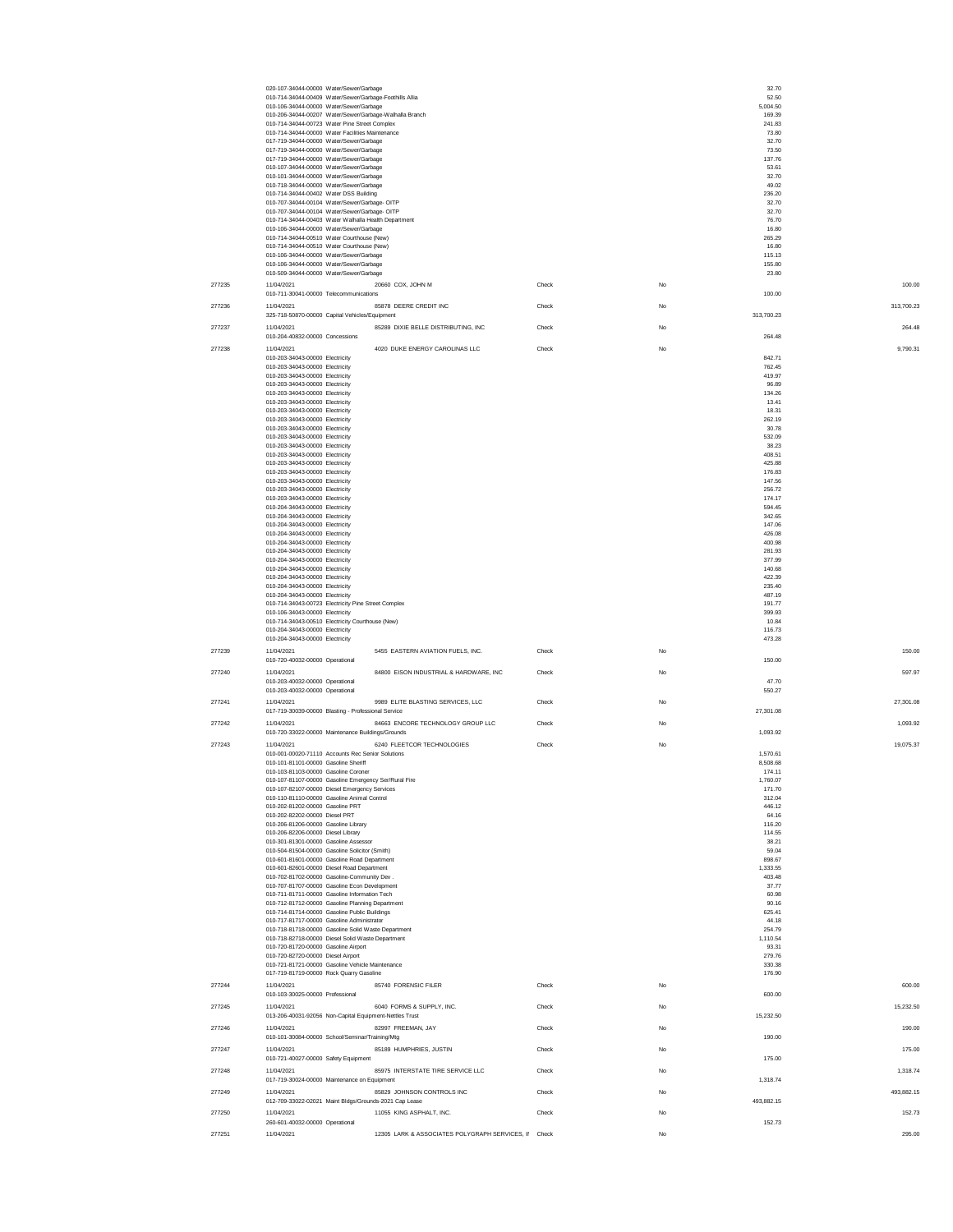|        | 010-101-30025-00000 Professional                                                                                   |       | 295.00             |            |
|--------|--------------------------------------------------------------------------------------------------------------------|-------|--------------------|------------|
| 277252 | 83647 LASER PRINT PLUS, INC.<br>11/04/2021                                                                         | Check | No                 | 858.81     |
|        | 010-302-40032-00000 Operational                                                                                    |       | 63.60              |            |
|        | 010-302-40032-00000 Operational<br>010-306-40032-00000 Operational                                                 |       | 617.80<br>177.41   |            |
|        | 010-306-40033-00000 Postage                                                                                        |       | 0.00               |            |
| 277253 | 12000 LINDSAY OIL CO<br>11/04/2021                                                                                 | Check | No                 | 11.960.72  |
|        | 010-001-00040-71721 Diesel Inventory Off Road                                                                      |       | 6,059.36           |            |
|        | 010-001-00040-71700 Gasoline Inventory<br>017-001-00040-71719 Rock Quarry Off Road Diesel                          |       | 0.00<br>5,901.36   |            |
| 277254 | 84547 LOGAN & JOLLY, LLP<br>11/04/2021                                                                             | Check | No                 | 961.50     |
|        | 010-741-30025-00000 Professional Legal Counsel                                                                     |       | 961.50             |            |
| 277255 | 86072 MABRY, CLIFTON SKIP<br>11/04/2021                                                                            | Check | No                 | 175.00     |
|        | 010-718-40027-00000 Safety Equipment                                                                               |       | 175.00             |            |
| 277256 | 83870 MAGLEY ANIMAL HOSPITAL, LLC<br>11/04/2021                                                                    | Check | No                 | 975.00     |
|        | 010-110-30025-00067 Professional Spay/Neuter Program                                                               |       | 975.00             |            |
| 277257 | 85849 MARCENGILL KEVIN<br>11/04/2021                                                                               | Check | No<br>175.00       | 175.00     |
| 277258 | 010-718-40027-00000 Safety Equipment<br>84820 MIDWEST TAPE, LLC<br>11/04/2021                                      | Check | No                 | 490.08     |
|        | 240-206-40113-00255 Audio Visual                                                                                   |       | 131.20             |            |
|        | 240-206-40113-00255 Audio Visual                                                                                   |       | 90.71              |            |
|        | 240-206-40113-00255 Audio Visual<br>010-206-40101-00000 Books                                                      |       | 11.24<br>109.97    |            |
|        | 010-206-40101-00000 Books                                                                                          |       | 69.98              |            |
|        | 010-206-40101-00000 Books                                                                                          |       | 76.98              |            |
| 277259 | 85725 MOBILE COMMUNICATIONS AMERICA INC<br>11/04/2021<br>010-101-40031-00000 Non-Capital Equipment                 | Check | No<br>474.77       | 474.77     |
| 277260 | 15425 OCONEE COUNTY HUMANE SOCIETY<br>11/04/2021                                                                   | Check | No                 | 456.93     |
|        | 010-110-40032-00000 Operational                                                                                    |       | 179.73             |            |
|        | 010-110-40032-00000 Operational                                                                                    |       | 277.20             |            |
| 277261 | 15730 OCONEE COUNTY TREASURER<br>11/04/2021                                                                        | Check | No                 | 65.54      |
|        | 010-001-00020-71428 Tax Collector Reserve Account                                                                  |       | 65.54              |            |
| 277262 | 11/04/2021<br>15015 OCONEE PUBLISHING INC.<br>010-709-30068-00502 Advertising - Probate Judge                      | Check | No<br>417.00       | 417.00     |
| 277263 | 15225 OCONEE VETERINARY CLINIC<br>11/04/2021                                                                       | Check | No                 | 1,275.00   |
|        | 010-110-30025-00067 Professional Spay/Neuter Program                                                               |       | 1.275.00           |            |
| 277264 | 82186 OGLETREE, DEAKINS, NASH, SMOAK & STEWAF Check<br>11/04/2021                                                  |       | No                 | 144.29     |
|        | 010-741-30025-00000 Professional Legal Counsel                                                                     |       | 144.29             |            |
| 277265 | 11/04/2021<br>80923 ONETONE TELECOM, INC                                                                           | Check | No                 | 5,850.00   |
|        | 010-711-30041-00000 Telecommunications                                                                             |       | 5,850.00           |            |
| 277266 | 11/04/2021<br>84696 PHILLIPS STAFFING                                                                              | Check | No                 | 507.60     |
|        | 010-205-30025-00000 PROFESSIONAL                                                                                   |       | 507.60             |            |
| 277267 | 85978 REACTION DISTRIBUTING INC<br>11/04/2021<br>010-718-50840-00000 Equipment Capital Expenditures                | Check | No<br>92,064.71    | 142,556.00 |
|        | 013-718-50840-97061 Cap Eq-FY21 SW Gen Recycling                                                                   |       | 14,150.94          |            |
|        | 013-718-40031-14906 Non-Cap Equip-SW Recycling Contain                                                             |       | 36,340.35          |            |
| 277268 | 18510 REGISTER OF DEEDS<br>11/04/2021                                                                              | Check | No                 | 15.00      |
|        | 010-302-60211-00000 Forfeit Land Commission                                                                        |       | 15.00              |            |
| 277269 | 11/04/2021<br>19710 SC APPALACHIAN COUNCIL OF GOVERNMENTS<br>010-704-95100-20217 Appalachian Council of Government | Check | No<br>3,249.42     | 3,249.42   |
| 277270 | 11/04/2021<br>19430 SC DEPT OF NATURAL RESOURCES                                                                   | Check | No                 | 540.00     |
|        | 010-001-00065-16210 Watercraft - DNR Fee                                                                           |       | 540.00             |            |
| 277271 | 19430 SC DEPT OF NATURAL RESOURCES<br>11/04/2021                                                                   | Check | No                 | 630.00     |
|        |                                                                                                                    |       |                    |            |
|        | 010-001-00065-16210 Watercraft - DNR Fee                                                                           |       | 630.00             |            |
| 277272 | 19585 SC DIVISION OF MOTOR VEHICLES (DMV FEES)<br>11/04/2021                                                       | Check | No                 | 22,859.62  |
|        | 010-001-00065-16200 SC Department of Motor Vehicle Fee                                                             |       | 22,859.62          |            |
| 277273 | 19585 SC DIVISION OF MOTOR VEHICLES (DMV FEES)<br>11/04/2021                                                       | Check | No                 | 41,370.16  |
|        | 010-001-00065-16200 SC Department of Motor Vehicle Fee                                                             |       | 41,370.16          |            |
| 277274 | 83231 SHRED A WAY<br>11/04/2021<br>010-306-30025-00000 Professional                                                | Check | No<br>385.00       | 385.00     |
| 277275 | 85582 SPARKS BELTING COMPANY<br>11/04/2021                                                                         | Check | No                 | 2.776.80   |
|        | 017-719-30024-00000 Maintenance on Equipment                                                                       |       | 2,776.80           |            |
| 277276 | 83088 CBS PERSONNEL SERVICES, LLC<br>11/04/2021                                                                    | Check | No                 | 7,760.89   |
|        | 010-204-30025-00000 PROFESSIONAL                                                                                   |       | 520.00             |            |
|        | 010-206-30025-00000 Professional<br>010-206-30025-00000 Professional                                               |       | 993.91<br>382.03   |            |
|        | 010-206-30025-00000 Professional                                                                                   |       | 317.86             |            |
|        | 010-712-30025-00000 Professional                                                                                   |       | 849.75             |            |
|        | 010-206-30025-00000 Professional<br>010-502-30025-00000 Prote                                                      |       | 1,207.38<br>466.08 |            |
|        | 010-721-30025-00000 Professional                                                                                   |       | 525.08             |            |
|        | 010-203-30025-00000 PROFESSIONAL<br>010-306-30025-00000 Professional                                               |       | 1,534.00<br>171.94 |            |
|        | 260-601-30025-00000 Professional                                                                                   |       | 586.53             |            |
|        | 010-306-30025-00000 Professional                                                                                   |       | 206.33             |            |
| 277277 | 86041 TESAB PARTS CENTER INC<br>11/04/2021                                                                         | Check | No                 | 1,375.75   |
|        | 017-719-30024-00000 Maintenance on Equipment                                                                       |       | 1,375.75           |            |
| 277278 | 84954 THOMAS & HUTTON ENGINEERING CORP<br>11/04/2021                                                               | Check | No<br>924.75       | 3.352.25   |
|        | 315-204-30025-00186 Professional-S Cove Dump Station<br>315-202-30025-00000 Professional                           |       | 2,427.50           |            |
| 277279 | 11/04/2021<br>81315 TRANE U.S. INC                                                                                 | Check | No                 | 1,884.16   |
|        | 010-714-33022-00402 Bldg Maint DSS Building                                                                        |       | 1,884.16           |            |
| 277280 | 11/04/2021<br>9428 TRINITY SERVICES GROUP INC                                                                      | Check | No                 | 6.749.96   |
|        | 010-106-40034-00000 Food<br>11/04/2021                                                                             |       | 6,749.96           |            |
| 277281 | 80710 UNDERWOOD, JEFF<br>010-101-30084-00000 School/Seminar/Training/Mtg                                           | Check | No<br>62.00        | 62.00      |
| 277282 | 81991 UNIFIRST CORP<br>11/04/2021                                                                                  | Check | No                 | 162.53     |
|        | 010-718-40065-00000 Clothing/Uniforms                                                                              |       | 85.30              |            |
|        | 010-718-40065-00000 Clothing/Uniforms                                                                              |       | 77.23              |            |
| 277283 | 85568 UPSTATE WINDOW CLEANING INC<br>11/04/2021                                                                    | Check | No<br>600.00       | 600.00     |
|        | 010-204-30025-00000 PROFESSIONAL                                                                                   |       | No                 |            |
| 277284 | 11/04/2021<br>84538 VOSS, KYLE<br>010-711-30041-00000 Telecommunications                                           | Check | 100.00             | 100.00     |
| 277285 | 85941 WAGLER, AUSTIN<br>11/04/2021                                                                                 | Check | No                 | 250.00     |
|        | 010-720-30025-00000 Professional                                                                                   |       | 250.00             |            |
| 277286 | 11/04/2021<br>81175 WALHALLA CIVIC AUDITORIUM                                                                      | Check | No                 | 2,500.00   |
|        | 010-717-30025-00000 Professional                                                                                   |       | 2,500.00           |            |
| 277287 | 11/04/2021<br>15220 WALHALLA VETERINARY HOSPITAL, P.C.<br>010-110-30025-00067 Professional Spay/Neuter Program     | Check | No<br>2,025.00     | 2,025.00   |
| 277288 | 82719 WARD, JUSTIN<br>11/04/2021                                                                                   | Check | No                 | 190.00     |
|        | 010-101-30084-00000 School/Seminar/Training/Mtg                                                                    |       | 190.00             |            |
| 277289 | 11/04/2021<br>86048 WENGERD, ALEX                                                                                  | Check | No                 | 97.44      |
| 277290 | 010-720-30018-00000 Travel<br>11/04/2021<br>86071 WEVERSTAD, DON                                                   | Check | 97.44<br>No        | 175.00     |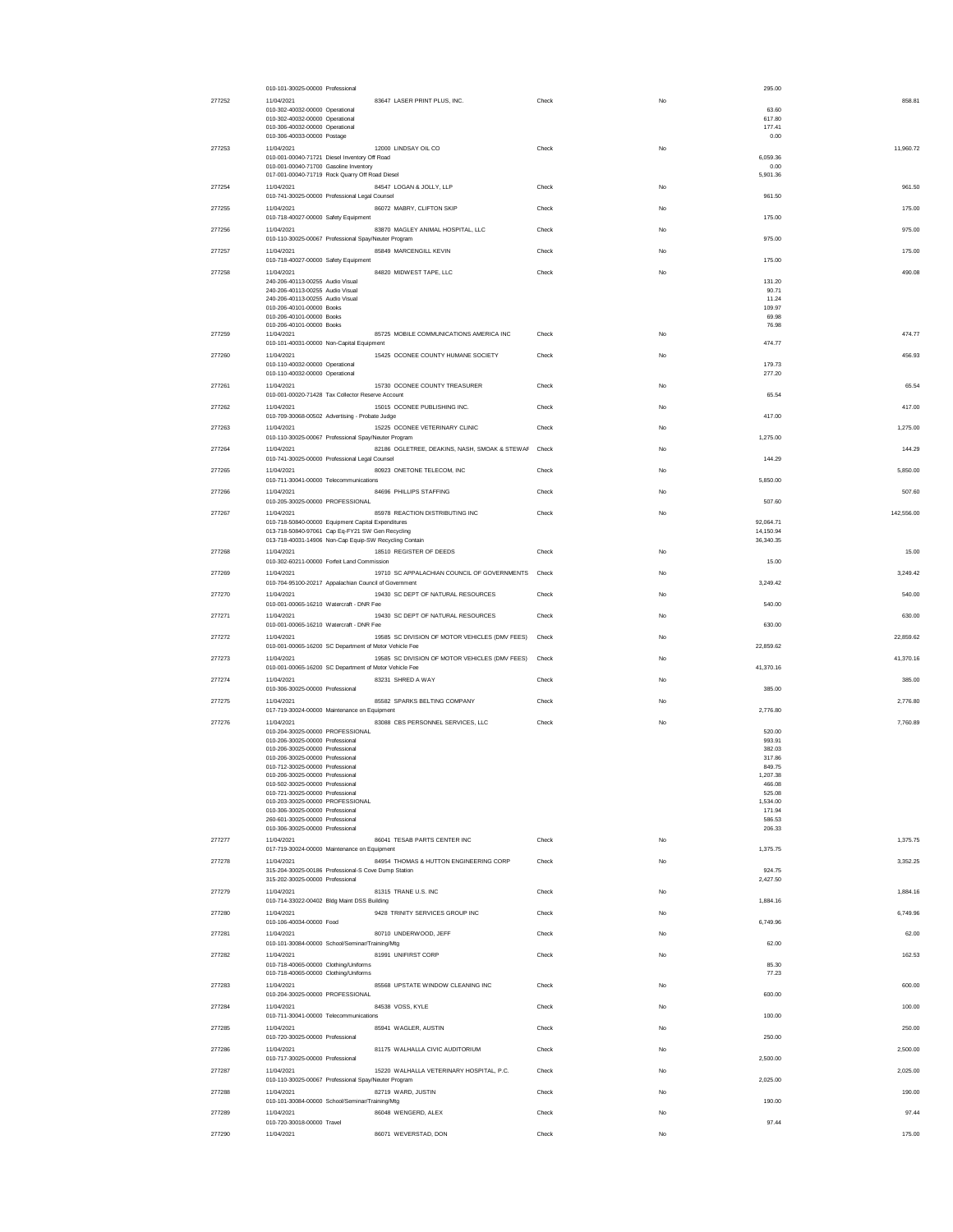|        | 010-718-40027-00000 Safety Equipment                                                                     |       |             | 175.00               |           |
|--------|----------------------------------------------------------------------------------------------------------|-------|-------------|----------------------|-----------|
| 277291 | 11/04/2021<br>82195 WHITMAN, MAUREEN<br>010-718-40027-00000 Safety Equipment                             | Check | No          | 175.00               | 175.00    |
| 277292 | 11/04/2021<br>82097 WILBANKS, KIM                                                                        | Check | No          |                      | 100.00    |
|        | 010-711-30041-00000 Telecommunications                                                                   |       |             | 100.00               |           |
| 277293 | 81903 WOLFE & ASSOCIATES INC dka WOLFE DATA<br>11/04/2021<br>010-710-40027-00000 Safety Equipment        | Check | No          | 435.00               | 435.00    |
| 277294 | 80037 WOOD, DERENDA<br>11/04/2021                                                                        | Check | No          |                      | 60.00     |
|        | 010-080-00805-00204 CS South Cove Park                                                                   |       |             | 60.00                |           |
| 277295 | 24010 XEROX CORPORATION<br>11/04/2021<br>010-203-30059-00000 Copier Click Charges                        | Check | No          | 115.84               | 726.82    |
|        | 010-717-30059-00000 Copier Click Charges                                                                 |       |             | 65.34                |           |
|        | 010-708-30059-00000 Copier Click Charges<br>010-708-30059-00000 Copier Click Charges                     |       |             | 78.51<br>106.50      |           |
|        | 010-708-30059-00000 Copier Click Charges                                                                 |       |             | 244.60               |           |
| 277296 | 010-101-30059-00000 Copier Click Charges<br>85736 ACTION STAFFING SERVICES LLC<br>11/10/2021             | Check | No          | 116.03               | 475.20    |
|        | 010-120-10120-00000 Sheriff's Part-time Bailiffs                                                         |       |             | 475.20               |           |
| 277297 | 11/10/2021<br>85012 AT&T                                                                                 | Check | No          |                      | 900.89    |
| 277298 | 225-104-30056-19070 Data Processing-SC BCB<br>85603 BLUE RIDGE BANK<br>11/10/2021                        | Check | No          | 900.89               | 692.47    |
|        | 020-107-40032-00614 Operational - Pickett Post FD                                                        |       |             | 692.47               |           |
| 277299 | 83761 KENNETH EDWARD BOONE, JR.<br>11/10/2021                                                            | Check | No          |                      | 1,762.50  |
|        | 010-711-30025-00000 Professional<br>11/10/2021                                                           |       | No          | 1.762.50             | 10,260.00 |
| 277300 | 85776 BRADLEY K RICHARDSON<br>010-305-30025-60305 Professional-Tax Sale                                  | Check |             | 6,300.00             |           |
|        | 010-305-30025-60305 Professional-Tax Sale                                                                |       |             | 3,960.00             |           |
| 277301 | 7050 CENGAGE LEARNING INC.<br>11/10/2021<br>240-206-40111-00255 Books                                    | Check | No          | 47.18                | 47.18     |
| 277302 | 11/10/2021<br>3230 CINTAS CORPORATION #216                                                               | Check | No          |                      | 231.08    |
|        | 010-721-40065-00000 Clothing/Uniforms                                                                    |       |             | 90.57                |           |
|        | 010-714-33022-00723 Bldg Maint Pine Street Complex<br>010-720-40065-00000 Clothing/Uniforms              |       |             | 85.14<br>20.82       |           |
|        | 010-720-40032-00000 Operational                                                                          |       |             | 34.55                |           |
| 277303 | 80782 CITY OF SENECA RECREATION DEPT<br>11/10/2021<br>010-202-30903-00000 Recreation - District 3        | Check | No          | 30,000.00            | 30,000.00 |
| 277304 | 80780 CITY OF WESTMINSTER<br>11/10/2021                                                                  | Check | No          |                      | 1.936.81  |
|        | 010-001-00260-16800 Town Portion of Fines                                                                |       |             | 1.936.81             |           |
| 277305 | 9992 COBB, LONNIE<br>11/10/2021                                                                          | Check | No          |                      | 175.00    |
| 277306 | 010-721-40027-00000 Safety Equipment<br>11/10/2021<br>3010 COTT SYSTEMS, INC.                            | Check | No          | 175.00               | 647.69    |
|        | 010-735-30056-00000 Data Processing                                                                      |       |             | 647.69               |           |
| 277307 | 11/10/2021<br>85397 CRUM, JOHN                                                                           | Check | No          |                      | 75.00     |
|        | 010-101-40065-00004 Clothing/Uniforms                                                                    |       |             | 75.00                |           |
| 277308 | 11/10/2021<br>85397 CRUM, JOHN<br>010-101-30084-00000 School/Seminar/Training/Mtg                        | Check | No          | 160.00               | 160.00    |
| 277309 | 11/10/2021<br>4020 DUKE ENERGY CAROLINAS LLC                                                             | Check | No          |                      | 27,819.81 |
|        | 010-204-34043-00000 Electricity                                                                          |       |             | 124.35<br>364.77     |           |
|        | 010-714-34043-00729 Electricity Brown Building<br>010-714-34043-00403 Electricity Walhall Health Depart  |       |             | 1.560.69             |           |
|        | 010-714-34043-00109 Electricity Probation & Parole<br>010-106-34043-00000 Electricity                    |       |             | 264.43<br>5,625.71   |           |
|        | 010-714-34043-00402 Electricity DSS Building                                                             |       |             | 2,413.79             |           |
|        | 010-106-34043-00000 Electricity<br>010-714-34043-00723 Electricity Pine Street Complex                   |       |             | 60.21                |           |
|        |                                                                                                          |       |             |                      |           |
|        | 010-714-34043-00723 Electricity Pine Street Complex                                                      |       |             | 315.82<br>556.31     |           |
|        | 010-106-34043-00000 Electricity                                                                          |       |             | 6,341.94<br>269.79   |           |
|        | 010-716-34043-00000 Electricity<br>010-106-34043-00000 Electricity                                       |       |             | 1,955.17             |           |
|        | 010-714-34043-00000 Electricity Building Maint Bldg                                                      |       |             | 67.98<br>26.22       |           |
|        | 010-107-34043-00000 Electricity<br>010-206-34043-00207 Electricity - Walhalla Branch                     |       |             | 1,317.77             |           |
|        | 010-714-34043-00510 Electricity Courthouse (New)<br>010-714-34043-00723 Electricity Pine Street Complex  |       |             | 4.987.76<br>1,366.93 |           |
|        | 010-509-34043-00000 Electricity                                                                          |       |             | 200.17               |           |
| 277310 | 11/10/2021<br>5455 EASTERN AVIATION FUELS, INC.                                                          | Check | No          |                      | 21,712.22 |
| 277311 | 010-720-40990-00000 Airport Jet Fuel<br>84800 EISON INDUSTRIAL & HARDWARE, INC<br>11/10/2021             | Check | No          | 21,712.22            | 1,902.17  |
|        | 010-204-40032-00000 Operational                                                                          |       |             | 1,859.10             |           |
|        | 010-204-33022-00000 Maintenance on Buildings/Grounds                                                     |       |             | 43.07                |           |
| 277312 | 85988 ELWOOD STAFFING SERVICES INC<br>11/10/2021<br>255-115-10110-91052 Salaries - Duke Energy FNF       | Check |             | 466.32               | 1,204.66  |
|        | 255-115-10110-91052 Salaries - Duke Energy FNF                                                           |       |             | 408.03               |           |
| 277313 | 255-115-10110-91052 Salaries - Duke Energy FNF<br>6240 FLEETCOR TECHNOLOGIES<br>11/10/2021               | Check | No          | 330.31               | 17.273.02 |
|        | 010-001-00020-71110 Accounts Rec Senior Solutions                                                        |       |             | 1,695.03             |           |
|        | 010-101-81101-00000 Gasoline Sheriff<br>010-103-81103-00000 Gasoline Coroner                             |       |             | 7,515.01<br>48.23    |           |
|        | 010-107-81107-00000 Gasoline Emergency Ser/Rural Fire                                                    |       |             | 1,913.13             |           |
|        | 010-107-82107-00000 Diesel Emergency Services<br>010-110-81110-00000 Gasoline Animal Control             |       |             | 167.59<br>327.99     |           |
|        | 010-202-81202-00000 Gasoline PRT                                                                         |       |             | 445.54               |           |
|        | 010-206-81206-00000 Gasoline Library<br>010-301-81301-00000 Gasoline Assessor                            |       |             | 61.69<br>45.66       |           |
|        | 010-001-00020-71129 Accounts Rec Anderson Solicitor                                                      |       |             | 76.63                |           |
|        | 010-504-81504-00000 Gasoline Solicitor (Smith)<br>010-601-81601-00000 Gasoline Road Department           |       |             | 126.41<br>800.46     |           |
|        | 010-601-82601-00000 Diesel Road Department<br>010-702-81702-00000 Gasoline-Community Dev.                |       |             | 1,446.03<br>261.63   |           |
|        | 010-711-81711-00000 Gasoline Information Tech                                                            |       |             | 120.21               |           |
|        | 010-712-81712-00000 Gasoline Planning Department<br>010-714-81714-00000 Gasoline Public Buildings        |       |             | 95.84<br>133.54      |           |
|        | 010-717-81717-00000 Gasoline Administrator                                                               |       |             | 45.99                |           |
|        | 010-718-81718-00000 Gasoline Solid Waste Department<br>010-718-82718-00000 Diesel Solid Waste Department |       |             | 130.79<br>1,294.71   |           |
|        | 010-721-81721-00000 Gasoline Vehicle Maintenance<br>010-721-82721-00000 Diesel Vehicle Maintenance       |       |             | 79.15<br>65.99       |           |
|        | 010-509-81509-00000 Gasoline Magistrate                                                                  |       |             | 75.83                |           |
|        | 017-719-81719-00000 Rock Quarry Gasoline                                                                 |       |             | 299.94               |           |
| 277314 | 6040 FORMS & SUPPLY, INC.<br>11/10/2021<br>010-403-40032-00000 Operation                                 | Check | $_{\rm No}$ | 341.24               | 341.24    |
| 277315 | 82997 FREEMAN, JAY<br>11/10/2021                                                                         | Check | No          |                      | 55.00     |
|        | 010-101-30084-00000 School/Seminar/Training/Mtg                                                          |       | No          | 55.00                |           |
| 277316 | 11/10/2021<br>23310 GRAINGER INC<br>010-403-33022-00000 Maintenance Buildings/Grounds                    | Check |             | 100.49               | 489.33    |
|        | 010-403-40032-00000 Operation<br>010-403-33022-00000 Maintenance Buildings/Grounds                       |       |             | 175.79<br>213.05     |           |
| 277317 | 86043 GREENSTONE CONSTRUCTION LLC<br>11/10/2021<br>235-204-50857-00232 Cap Project-RV Dump Station       | Check | No          | 60,431.40            | 60,431.40 |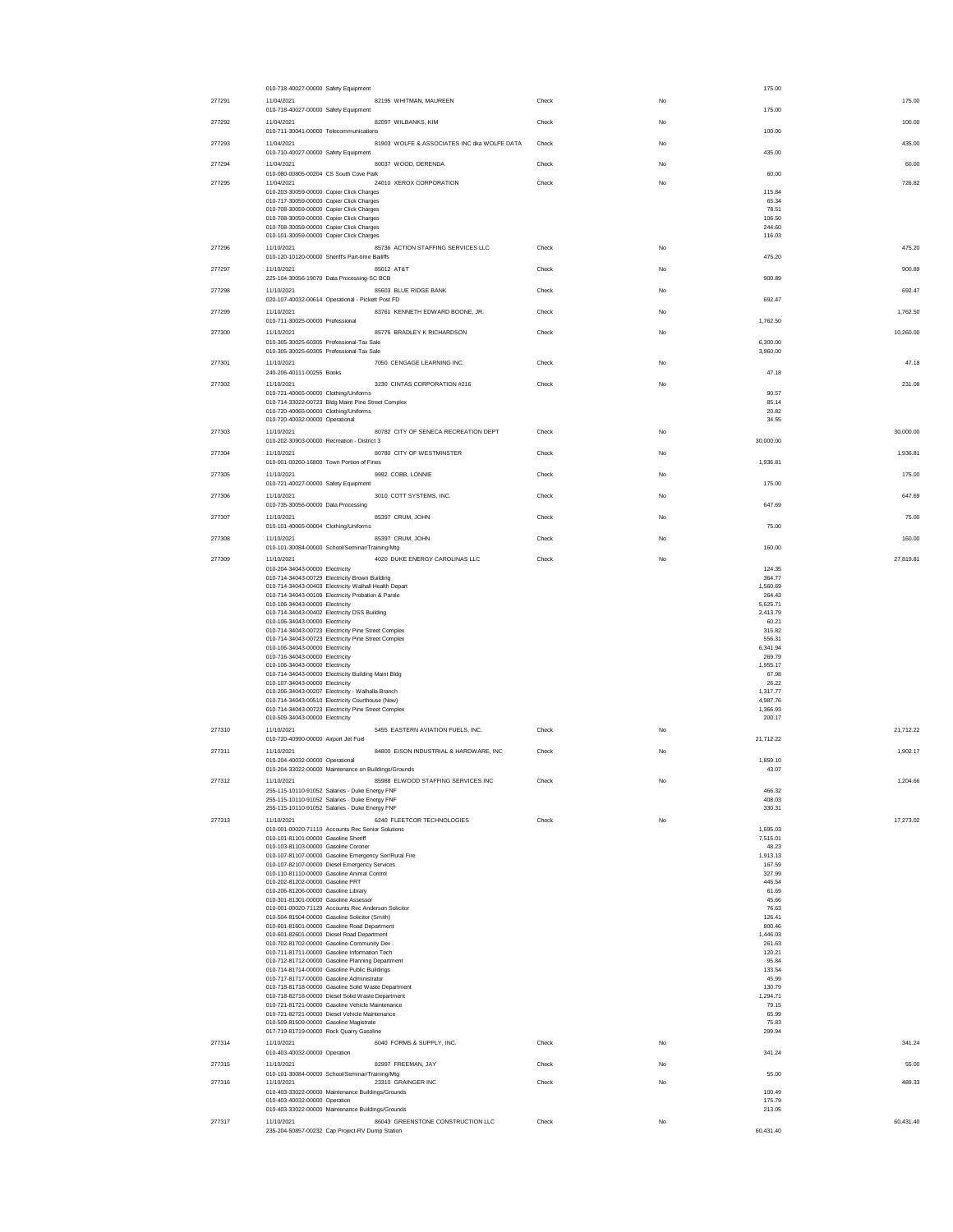| 277318 | 11/10/2021<br>81895 ROBERT HENDRICKS                                                                              | Check | No |                         | 50.00      |
|--------|-------------------------------------------------------------------------------------------------------------------|-------|----|-------------------------|------------|
| 277319 | 010-714-33022-00510 Bldg Maint Courthouse (New)<br>86066 HOWELL SHOOTING SUPPLIES INC<br>11/10/2021               | Check | No | 50.00                   | 4,198.00   |
| 277320 | 235-204-40031-00227 Non-Capital Equip-Events/Prog<br>85384 JAMES MURRAY<br>11/10/2021                             | Check | No | 4,198.00                | 96.88      |
|        | 010-715-30018-97715 Travel-Mileage-SC Elec Comm                                                                   |       |    | 96.88                   |            |
| 277321 | 82190 J DAVIS CONSTRUCTION INC.<br>11/10/2021<br>012-720-97107-00150 AIP25 - Mt Nebo Church Rd - Local            | Check | No | 0.00                    | 678,640.58 |
|        | 012-720-97107-00155 AIP25 - Mt Nebo Church Rd - Federal<br>012-720-97107-00255 AIP25 - Mt Nebo Church Rd - State  |       |    | 0.00<br>0.00            |            |
|        | 012-720-97108-00000 AIP 26-W Terminal Anron Pren-Local<br>012-720-97108-00155 AIP 26-W Terminal Apron Prep-Federa |       |    | 0.00<br>0.00            |            |
|        | 012-720-97108-00255 AIP 26-W Terminal Apron Prep-State                                                            |       |    | 0.00                    |            |
|        | 012-720-97111-00000 AIP 27-Expand T Apron, P+L-Local<br>012-720-97111-00155 AIP 27-Expand T Apron, P+L-Federal    |       |    | 378.49<br>6,812.78      |            |
|        | 012-720-97111-00255 AIP 27-Expand T Apron P+L-State<br>012-720-97107-00150 AIP25 - Mt Nebo Church Rd - Local      |       |    | 378.49<br>0.00          |            |
|        | 012-720-97107-00155 AIP25 - Mt Nebo Church Rd - Federal                                                           |       |    | 0.00                    |            |
|        | 012-720-97107-00255 AIP25 - Mt Nebo Church Rd - State<br>012-720-97108-00000 AIP 26-W Terminal Apron Prep-Local   |       |    | 0.00<br>0.00            |            |
|        | 012-720-97108-00155 AIP 26-W Terminal Apron Prep-Federa                                                           |       |    | 0.00                    |            |
|        | 012-720-97108-00255 AIP 26-W Terminal Apron Prep-State<br>012-720-97111-00000 AIP 27-Expand T Apron, P+L-Local    |       |    | 0.00<br>955.08          |            |
|        | 012-720-97111-00155 AIP 27-Expand T Apron, P+L-Federal<br>012-720-97111-00255 AIP 27-Expand T Apron, P+L-State    |       |    | 17,191.49<br>955.08     |            |
|        | 012-720-97107-00150 AIP25 - Mt Nebo Church Rd - Local                                                             |       |    | 0.00                    |            |
|        | 012-720-97107-00155 AIP25 - Mt Nebo Church Rd - Federal<br>012-720-97107-00255 AIP25 - Mt Nebo Church Rd - State  |       |    | 0.00<br>0.00            |            |
|        | 012-720-97108-00000 AIP 26-W Terminal Apron Prep-Local<br>012-720-97108-00155 AIP 26-W Terminal Apron Prep-Federa |       |    | 0.00<br>0.00            |            |
|        | 012-720-97108-00255 AIP 26-W Terminal Apron Prep-State                                                            |       |    | 0.00                    |            |
|        | 012-720-97111-00000 AIP 27-Expand T Apron, P+L-Local<br>012-720-97111-00155 AIP 27-Expand T Apron, P+L-Federal    |       |    | 22,925.46<br>412,658.20 |            |
|        | 012-720-97111-00255 AIP 27-Expand T Apron, P+L-State                                                              |       |    | 22,925.46               |            |
|        | 012-720-97107-00150 AIP25 - Mt Nebo Church Rd - Local<br>012-720-97107-00155 AIP25 - Mt Nebo Church Rd - Federal  |       |    | 1,302.80<br>23,450.48   |            |
|        | 012-720-97107-00255 AIP25 - Mt Nebo Church Rd - State<br>012-720-97108-00000 AIP 26-W Terminal Apron Prep-Local   |       |    | 1,302.80<br>0.00        |            |
|        | 012-720-97108-00155 AIP 26-W Terminal Apron Prep-Federa                                                           |       |    | 0.00                    |            |
|        | 012-720-97108-00255 AIP 26-W Terminal Apron Prep-State<br>012-720-97111-00000 AIP 27-Expand T Apron, P+L-Local    |       |    | 0.00<br>0.00            |            |
|        | 012-720-97111-00155 AIP 27-Expand T Apron, P+L-Federal                                                            |       |    | 0.00                    |            |
|        | 012-720-97111-00255 AIP 27-Expand T Apron, P+L-State<br>012-720-97107-00150 AIP25 - Mt Nebo Church Rd - Local     |       |    | 0.00<br>3,830.98        |            |
|        | 012-720-97107-00155 AIP25 - Mt Nebo Church Rd - Eederal<br>012-720-97107-00255 AIP25 - Mt Nebo Church Rd - State  |       |    | 68.957.57<br>3,830.98   |            |
|        | 012-720-97108-00000 AIP 26-W Terminal Apron Prep-Local                                                            |       |    | 0.00                    |            |
|        | 012-720-97108-00155 AIP 26-W Terminal Apron Prep-Federa<br>012-720-97108-00255 AIP 26-W Terminal Apron Prep-State |       |    | 0.00<br>0.00            |            |
|        | 012-720-97111-00000 AIP 27-Expand T Apron, P+L-Local                                                              |       |    | 0.00                    |            |
|        | 012-720-97111-00155 AIP 27-Expand T Apron, P+L-Federal<br>012-720-97111-00255 AIP 27-Expand T Apron, P+L-State    |       |    | 0.00<br>0.00            |            |
|        | 012-720-97107-00150 AIP25 - Mt Nebo Church Rd - Local<br>012-720-97107-00155 AIP25 - Mt Nebo Church Rd - Federal  |       |    | 3,964.52<br>71,361.30   |            |
|        | 012-720-97107-00255 AIP25 - Mt Nebo Church Rd - State                                                             |       |    | 3,964.52                |            |
|        | 012-720-97108-00000 AIP 26-W Terminal Apron Prep-Local<br>012-720-97108-00155 AIP 26-W Terminal Apron Prep-Federa |       |    | 0.00<br>0.00            |            |
|        | 012-720-97108-00255 AIP 26-W Terminal Apron Prep-State<br>012-720-97111-00000 AIP 27-Expand T Apron, P+L-Local    |       |    | 0.00<br>0.00            |            |
|        | 012-720-97111-00155 AIP 27-Expand T Apron, P+L-Federal                                                            |       |    | 0.00                    |            |
|        | 012-720-97111-00255 AIP 27-Expand T Apron, P+L-State<br>012-720-97107-00150 AIP25 - Mt Nebo Church Rd - Local     |       |    | 0.00<br>574.71          |            |
|        | 012-720-97107-00155 AIP25 - Mt Nebo Church Rd - Federal                                                           |       |    | 10,344.68               |            |
|        | 012-720-97107-00255 AIP25 - Mt Nebo Church Rd - State<br>012-720-97108-00000 AIP 26-W Terminal Apron Prep-Local   |       |    | 574.71<br>0.00          |            |
|        | 012-720-97108-00155 AIP 26-W Terminal Apron Prep-Federa<br>012-720-97108-00255 AIP 26-W Terminal Apron Prep-State |       |    | 0.00<br>0.00            |            |
|        | 012-720-97111-00000 AIP 27-Expand T Apron, P+L-Local                                                              |       |    | 0.00                    |            |
|        | 012-720-97111-00155 AIP 27-Expand T Apron, P+L-Federal<br>012-720-97111-00255 AIP 27-Expand T Apron, P+L-State    |       |    | 0.00<br>0.00            |            |
| 277322 | 83241 JEREMY S. GARLAND<br>11/10/2021                                                                             | Check | No |                         | 75.04      |
|        | 010-715-30018-97715 Travel-Mileage-SC Elec Comm<br>11/10/2021                                                     |       |    | 75.04                   |            |
| 277323 | 85549 JESSICA J HUDSON<br>235-204-40032-00227 Operational-Events/Programs                                         | Check | No | 800.00                  | 800.00     |
| 277324 | 80566 JUDGE BLAKE NORTON (JURY EXPENSE)<br>11/10/2021                                                             | Check | No |                         | 169.40     |
|        | 010-509-30026-00000 Court Expense<br>010-509-30026-00000 Court Expense                                            |       |    | 74 98<br>94.42          |            |
| 277325 | 11/10/2021<br>9934 KLEPPER, KODY K                                                                                | Check | No |                         | 190.00     |
|        | 010-101-30084-00000 School/Seminar/Training/Mtg                                                                   |       |    | 190.00                  |            |
| 277326 | 1245 LANGUAGE LINE SERVICES<br>11/10/2021<br>225-104-30041-19070 Telecommunications-SC BCB                        | Check | No | 50.00                   | 50.00      |
| 277327 | 83647 LASER PRINT PLUS, INC.<br>11/10/2021                                                                        | Check | No |                         | 6,870.72   |
|        | 010-302-40032-00000 Operational<br>010-306-40033-00000 Postage                                                    |       |    | 6,777.64<br>93.08       |            |
| 277328 | 11/10/2021<br>86059 MADDIE WELCH                                                                                  | Check | No |                         | 70.00      |
|        | 010-717-30025-00000 Professional                                                                                  |       |    | 70.00                   |            |
| 277329 | 11/10/2021<br>84820 MIDWEST TAPE, LLC<br>240-206-40113-00255 Audio Visual                                         | Check | No | 23.24                   | 23.24      |
| 277330 | 13100 MILEY & MACAULAY, BLDG. FUND<br>11/10/2021                                                                  | Check | No |                         | 1,900.00   |
|        | 010-706-30071-00000 Rent                                                                                          |       |    | 950.00<br>950.00        |            |
| 277331 | 010-706-30071-00000 Rent<br>80036 MOORE, DEBORAH<br>11/10/2021                                                    | Check | No |                         | 22.50      |
|        | 010-080-00805-12301 LP Probate Judge Estates                                                                      |       |    | 22.50                   |            |
| 277332 | 13235 MOTOROLA SOLUTIONS, INC.<br>11/10/2021                                                                      | Check | No | 162.13                  | 374.89     |
|        | 010-104-30041-00000 Telecommunications<br>010-107-30041-00000 Telephone                                           |       |    | 212.76                  |            |
| 277333 | 85215 MURPHY, JUSTIN<br>11/10/2021                                                                                | Check | No |                         | 125.00     |
| 277334 | 010-101-30084-00000 School/Seminar/Training/Mtg<br>82016 NORTH GREENVILLE FITNESS<br>11/10/2021                   | Check | No | 125.00                  | 4,280.00   |
|        | 010-107-30062-00000 Medical                                                                                       |       |    | 4,280.00                |            |
|        | 020-107-30062-00000 Medical                                                                                       |       |    | 0.00                    |            |
| 277335 | 15730 OCONEE COUNTY TREASURER<br>11/10/2021<br>010-306-40033-00000 Postage                                        | Check | No | 16.25                   | 16.25      |
| 277336 | 11/10/2021<br>15015 OCONEE PUBLISHING INC.                                                                        | Check | No |                         | 3,753.00   |
| 277337 | 010-709-30068-00000 Advertising<br>11/10/2021<br>84696 PHILLIPS STAFFING                                          | Check | No | 3,753.00                | 423.00     |
|        | 010-205-30025-00000 PROFESSIONAL                                                                                  |       |    | 423.00                  |            |
| 277338 | 11/10/2021<br>81225 POLICE ACCREDITATION COALITION                                                                | Check | No |                         | 150.00     |
| 277339 | 010-101-30080-00000 Dues Organizations<br>17050 QUALITY COFFEE SERVICE<br>11/10/2021                              | Check | No | 150.00                  | 92.17      |
|        | 010-720-40034-00000 Food                                                                                          |       |    | 92.17                   |            |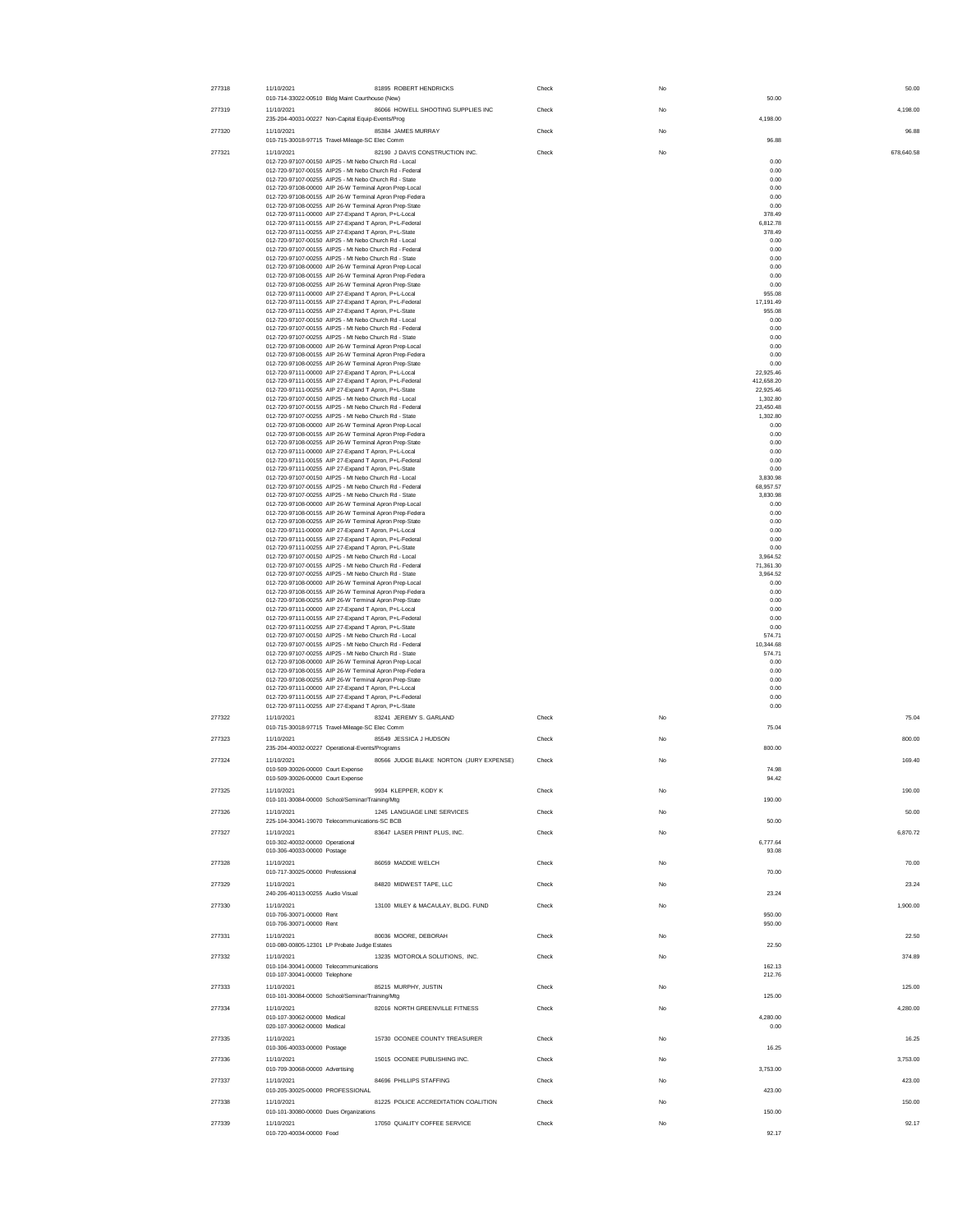| 277340 | 11/10/2021<br>010-302-60211-00000 Forfeit Land Commission                                    | 18510 REGISTER OF DEEDS                       | Check | No | 404.40<br>387.55           |
|--------|----------------------------------------------------------------------------------------------|-----------------------------------------------|-------|----|----------------------------|
| 277341 | 010-302-60211-00000 Forfeit Land Commission<br>11/10/2021                                    | 18510 REGISTER OF DEEDS                       | Check | No | 16.85<br>15.00             |
| 277342 | 010-305-40032-60305 Operational-Tax Sale<br>11/10/2021                                       | 85663 RESCUE SC, LLC                          | Check | No | 15.00<br>750.00            |
| 277343 | 010-107-30084-00000 School/Seminar/Training/Mtg<br>11/10/2021                                | 85275 R&T PARTS INC. SENECA                   | Check | No | 750.00<br>5,277.95         |
|        | 017-719-80719-00000 Rock Quarry Vehicle Maintenance<br>010-001-00040-71725 Vehicle Inventory |                                               |       |    | 114.96<br>342.97           |
|        | 010-001-00040-71725 Vehicle Inventory<br>010-001-00040-71725 Vehicle Inventory               |                                               |       |    | 739.86<br>258.83           |
|        | 010-001-00040-71725 Vehicle Inventory                                                        |                                               |       |    | 159.73                     |
|        | 010-001-00040-71725 Vehicle Inventory<br>010-001-00040-71725 Vehicle Inventory               |                                               |       |    | 244.85<br>30.71            |
|        | 010-001-00040-71725 Vehicle Inventory<br>010-001-00040-71725 Vehicle Inventory               |                                               |       |    | 33.86<br>6.54              |
|        | 010-001-00040-71725 Vehicle Inventory                                                        |                                               |       |    | 17.51                      |
|        | 010-001-00040-71725 Vehicle Inventory<br>010-001-00040-71725 Vehicle Inventory               |                                               |       |    | 150.60<br>92.60            |
|        | 010-001-00040-71725 Vehicle Inventory                                                        |                                               |       |    | 92.60                      |
|        | 010-001-00040-71725 Vehicle Inventory<br>010-001-00040-71725 Vehicle Inventory               |                                               |       |    | 25.43<br>15.43             |
|        | 010-001-00040-71725 Vehicle Inventory                                                        |                                               |       |    | 759.04                     |
|        | 010-001-00040-71725 Vehicle Inventory<br>010-001-00040-71725 Vehicle Inventory               |                                               |       |    | 513.00<br>50.27            |
|        | 010-001-00040-71725 Vehicle Inventory<br>010-001-00040-71725 Vehicle Inventory               |                                               |       |    | 97.92<br>29.00             |
|        | 010-001-00040-71725 Vehicle Inventory                                                        |                                               |       |    | 17.57                      |
|        | 010-001-00040-71725 Vehicle Inventory<br>010-001-00040-71725 Vehicle Inventory               |                                               |       |    | 31.14<br>51.80             |
|        | 010-001-00040-71725 Vehicle Inventory                                                        |                                               |       |    | 109.82                     |
|        | 010-001-00040-71725 Vehicle Inventory<br>010-001-00040-71725 Vehicle Inventory               |                                               |       |    | 38.10<br>13.30             |
|        | 010-001-00040-71725 Vehicle Inventory                                                        |                                               |       |    | 79.81                      |
|        | 010-001-00040-71725 Vehicle Inventory<br>010-001-00040-71725 Vehicle Inventory               |                                               |       |    | 100.10<br>50.02            |
|        | 010-001-00040-71725 Vehicle Inventory<br>010-001-00040-71725 Vehicle Inventory               |                                               |       |    | 455.76<br>132.96           |
|        | 010-001-00040-71725 Vehicle Inventory                                                        |                                               |       |    | 22.25                      |
|        | 010-001-00040-71725 Vehicle Inventory<br>010-001-00040-71725 Vehicle Inventory               |                                               |       |    | 15.89<br>109.14            |
|        | 010-001-00040-71725 Vehicle Inventory                                                        |                                               |       |    | 47.34                      |
|        | 010-001-00040-71725 Vehicle Inventory<br>010-001-00040-71725 Vehicle Inventory               |                                               |       |    | 7.06<br>10.26              |
|        | 010-001-00040-71725 Vehicle Inventory                                                        |                                               |       |    | 30.45                      |
|        | 010-001-00040-71725 Vehicle Inventory<br>010-001-00040-71725 Vehicle Inventory               |                                               |       |    | 10.52<br>267.02            |
|        | 010-001-00040-71725 Vehicle Inventory                                                        |                                               |       |    | 17.07                      |
|        | 010-001-00040-71725 Vehicle Inventory<br>010-001-00040-71725 Vehicle Inventory               |                                               |       |    | $-267.02$<br>151.88        |
| 277344 | 11/10/2021                                                                                   | 19430 SC DEPT OF NATURAL RESOURCES            | Check | No | 555.04                     |
|        | 010-001-00250-16700 Wildlife Fines                                                           |                                               |       |    | 555.04                     |
| 277345 | 11/10/2021<br>010-001-00065-16210 Watercraft - DNR Fee                                       | 19430 SC DEPT OF NATURAL RESOURCES            | Check | No | 470.00<br>470.00           |
| 277346 | 11/10/2021<br>010-704-30025-00000 Professional<br>010-206-40101-00000 Books                  | 80415 SC LEGISLATIVE COUNCIL                  | Check | No | 480.00<br>240.00<br>240.00 |
| 277347 | 11/10/2021                                                                                   | 19390 SECRETARY OF STATE                      | Check | No | 25.00                      |
| 277348 | 010-404-30080-00000 Dues Organizations<br>11/10/2021                                         | 9412 SOUTHERN HEALTH PARTNERS, INC            | Check | No | 25.00<br>33,166.00         |
|        | 010-106-30062-00000 Medical                                                                  |                                               |       |    | 33,166.00                  |
| 277349 | 11/10/2021<br>010-204-30025-00000 PROFESSIONAL                                               | 83088 CBS PERSONNEL SERVICES, LLC             | Check | No | 14,646.29<br>726.70        |
|        | 010-718-30025-00000 Professional                                                             |                                               |       |    | 254.88                     |
|        | 010-718-30025-00000 Professional<br>010-718-30025-00000 Professional                         |                                               |       |    | 520.88<br>2,923.82         |
|        | 010-718-30025-00000 Professional<br>010-718-30025-00000 Professional                         |                                               |       |    | 251.35                     |
|        | 010-718-30025-00000 Professional                                                             |                                               |       |    | 2,836.69<br>795.94         |
|        | 010-204-30025-00000 PROFESSIONAL<br>010-206-30025-00000 Professional                         |                                               |       |    | 745.23<br>338.59           |
|        | 010-206-30025-00000 Professional                                                             |                                               |       |    | 780.24                     |
|        | 010-206-30025-00000 Professional<br>010-206-30025-00000 Professional                         |                                               |       |    | 420.88<br>1,163.05         |
|        | 010-712-30025-00000 Professional                                                             |                                               |       |    | 849.75                     |
|        | 010-715-30025-00000 Professional<br>010-502-30025-00000 Professional                         |                                               |       |    | 97.38<br>471.91            |
|        | 010-203-30025-00000 PROFESSIONAL                                                             |                                               |       |    | 1,469.00                   |
| 277350 | 11/10/2021<br>010-106-34044-00000 Water/Sewer/Garbage                                        | 13565 STERICYCLE, INC.                        | Check | No | 388.14<br>388.14           |
| 277351 | 11/10/2021                                                                                   | 85396 TAB PRODUCTS CO LLC                     | Check | No | 168.64                     |
| 277352 | 010-403-40032-00000 Operation<br>11/10/2021                                                  | 82484 TECHNOLOGY SOLUTIONS, INC.              | Check | No | 168.64<br>200.00           |
|        | 010-717-30025-00000 Professional                                                             |                                               |       |    | 200.00                     |
| 277353 | 11/10/2021<br>010-107-30041-00000 Telephone                                                  | 20155 TOTAL COMMUNICATIONS SYSTEM, INC.       | Check | No | 37.64<br>37.64             |
| 277354 | 11/10/2021<br>010-001-00260-16800 Town Portion of Fines                                      | 3635 TOWN OF WEST UNION (ALLOCATIONS)         | Check | No | 1,765.63<br>1,765.63       |
| 277355 | 11/10/2021                                                                                   | 20605 TREHEL CORPORATION                      | Check | No | 213,551.48                 |
|        | 010-509-50850-00034 Cap Bldgs-Westminster Mag Const                                          |                                               |       |    | 0.00                       |
| 277356 | 012-509-50850-00034 Cap Bldgs-Westminster Mag Const<br>11/10/2021                            | 9428 TRINITY SERVICES GROUP INC               | Check | No | 213,551.48<br>6.786.71     |
|        | 010-106-40034-00000 Food                                                                     |                                               |       |    | 6.786.71                   |
| 277357 | 11/10/2021<br>010-718-40065-00000 Clothing/Uniforms                                          | 81991 UNIFIRST CORP                           | Check | No | 79.67<br>79.67             |
| 277358 | 11/10/2021                                                                                   | 80750 UNITED WAY OF OCONEE COUNTY, INC.       | Check | No | 60.72                      |
| 277359 | 010-001-00090-73918 United Way Employee Contributions<br>11/10/2021                          | 80208 WALLY'S FIRE AND SAFETY EQUIPMENT, INC. | Check | No | 60.72<br>4,119.05          |
| 277360 | 010-107-40031-00000 Non-Capital Equipment<br>11/10/2021                                      | 85932 WESTMORELAND, HELEN                     | Check | No | 4,119.05<br>58.00          |
| 277361 | 010-101-30084-00000 School/Seminar/Training/Mtg<br>11/10/2021                                | 23185 WEST PAYMENT CENTER                     | Check | No | 58.00<br>494.68            |
|        | 010-106-30056-00000 Data Processing                                                          |                                               |       |    | 494.68                     |
| 277362 | 11/10/2021<br>013-107-30068-91179 Advertising-HMGP Grant #4394                               | 23890 W G O G                                 | Check | No | 500.00<br>375.00           |
| 277363 | 010-107-99999-00000 Miscellaneous Grant Match<br>11/10/2021                                  | 84144 WINDSTREAM CORPORATION                  | Check | No | 125.00<br>312.59           |
|        | 010-711-30041-00000 Telecommunications                                                       |                                               |       |    | 312.59                     |
| 277364 | 11/10/2021                                                                                   | 83178 W.K. DICKSON & CO., INC.                | Check | No | 10,220.00                  |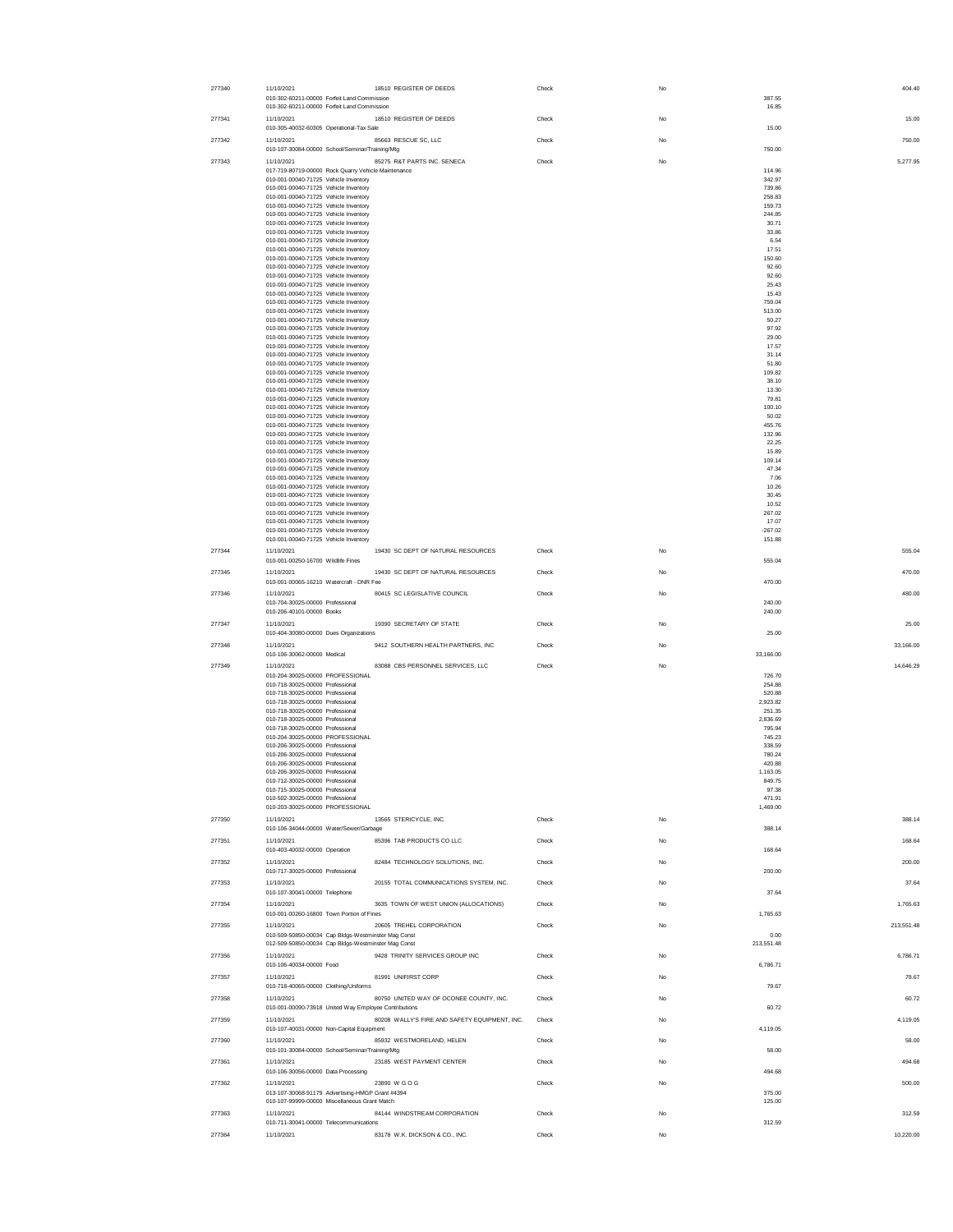|        | 012-720-97113-00155 AIP 30 Runway Rehab Proj-Federal                                                        |       |             | 10,220.00              |
|--------|-------------------------------------------------------------------------------------------------------------|-------|-------------|------------------------|
| 277365 | 81637 WSNW RADIO AM 1150<br>11/10/2021<br>013-107-30068-91179 Advertising-HMGP Grant #4394                  | Check | No          | 450.00<br>337.50       |
|        | 010-107-99999-00000 Miscellaneous Grant Match                                                               |       |             | 112.50                 |
| 277366 | 24010 XEROX CORPORATION<br>11/10/2021                                                                       | Check | No          | 5,010.11               |
|        | 010-302-30059-00000 Copier Click Charges<br>010-302-30059-00000 Copier Click Charges                        |       |             | 206.27<br>26.52        |
|        | 010-721-30059-00000 Copier Click Charges                                                                    |       |             | 32.41                  |
|        | 010-721-30059-00000 Copier Click Charges<br>010-712-30059-00000 Copier Click Charges                        |       |             | 93.71<br>66.32         |
|        | 010-404-30059-00000 Copier Click Charges                                                                    |       |             | 31.19                  |
|        | 010-404-30059-00000 Copier Click Charges<br>010-714-30059-00000 Copier Click Charges                        |       |             | 68.47<br>32.91         |
|        | 010-104-30059-00000 Copier Click Charges<br>010-110-30059-00000 Copier Click Charges                        |       |             | 291.95<br>119.82       |
|        | 010-110-30059-00000 Copier Click Charges                                                                    |       |             | 6.32                   |
|        | 010-106-30059-00000 Copier Click Charges                                                                    |       |             | 25.72<br>648.57        |
|        | 010-106-30059-00000 Copier Click Charges<br>010-106-30059-00000 Copier Click Charges                        |       |             | 128.80                 |
|        | 010-706-30059-00000 Copier Click Charges                                                                    |       |             | 145.55<br>562.55       |
|        | 010-305-30059-00000 Copier Click Charges<br>010-702-30059-00000 Copier Click Charges                        |       |             | 173.72                 |
|        | 010-306-30059-00000 Copier Click Charges<br>010-713-30059-00000 Copier Click Charges                        |       |             | 55.54<br>30.38         |
|        | 010-713-30059-00000 Copier Click Charges                                                                    |       |             | 141.39                 |
|        | 010-704-30059-00000 Copier Click Charges                                                                    |       |             | 30.33<br>42.12         |
|        | 010-711-30059-00000 Copier Click Charges<br>010-301-30059-00000 Copier Click Charges                        |       |             | 289.55                 |
|        | 010-202-30059-00000 Copier Click Charges                                                                    |       |             | 112.33<br>117.86       |
|        | 010-718-30059-00000 Copier Click Charges<br>010-715-30059-00000 Copier Click Charges                        |       |             | 21.07                  |
|        | 010-710-30059-00000 Copier Click Charges<br>010-502-30059-00000 Copier Click Charges                        |       |             | 147.48<br>331.93       |
|        | 010-206-30059-00000 Copier Click Charges                                                                    |       |             | 6.66                   |
|        | 010-206-30059-00000 Copier Click Charges<br>010-206-30059-00000 Copier Click Charges                        |       |             | 68.96<br>228.10        |
|        | 010-206-30059-00000 Copier Click Charges                                                                    |       |             | 19.56                  |
|        | 010-206-30059-00000 Copier Click Charges<br>010-206-30059-00000 Copier Click Charges                        |       |             | 12.00<br>162.06        |
|        | 010-206-30059-00000 Copier Click Charges                                                                    |       |             | 98.50                  |
|        | 010-206-30059-00000 Copier Click Charges<br>010-107-30059-00000 Copier Click Charges                        |       |             | 6.16<br>328.90         |
|        | 010-107-30059-00000 Copier Click Charges                                                                    |       |             | 5.13                   |
|        | 010-107-30059-00000 Copier Click Charges<br>010-107-30059-00000 Copier Click Charges                        |       |             | 14.48<br>28.97         |
|        | 010-107-30059-00000 Copier Click Charges                                                                    |       |             | 49.85                  |
| 277367 | 1535 ABLES, DERRILL J.<br>11/18/2021                                                                        | Check | No          | 50.00                  |
|        | 010-303-10110-00000 Salaries                                                                                |       |             | 50.00                  |
| 277368 | 1145 ACTION SERVICES OF OCONEE, INC<br>11/18/2021<br>010-205-30037-00000 Equipment (Leased or Rented)       | Check | <b>No</b>   | 370.56<br>370.56       |
|        | 010-102-33022-00000 Maintenance Buildings/Grounds                                                           |       |             | 0.00                   |
|        | 010-107-33022-00000 Maintenance Buildings/Grounds                                                           |       |             | 0.00                   |
| 277369 | 11/18/2021<br>85736 ACTION STAFFING SERVICES LLC<br>010-120-10120-00000 Sheriff's Part-time Bailiffs        | Check | No          | 712.80<br>712.80       |
| 277370 | 85363 AIRBOSS, INC<br>11/18/2021                                                                            | Check | $_{\rm No}$ | 11,000.00              |
|        | 010-720-30025-00000 Professional                                                                            |       |             | 11,000.00              |
| 277371 | 1225 ALEXANDER'S OFFICE SUPPLY<br>11/18/2021<br>010-712-40031-00000 Non-Capital Equipment                   | Check | No          | 9,164.76<br>9,164.76   |
| 277372 | 84751 BATEY & SANDERS, INC.<br>11/18/2021                                                                   | Check | <b>No</b>   | 5.560.20               |
|        | 017-719-30024-00000 Maintenance on Equipment                                                                |       |             | 5.560.20               |
| 277373 | 85776 BRADLEY K RICHARDSON<br>11/18/2021<br>010-305-30025-60305 Professional-Tax Sale                       | Check | No          | 8,550.00<br>3,420.00   |
|        | 010-305-30025-60305 Professional-Tax Sale                                                                   |       |             | 5,130.00               |
| 277374 | 11/18/2021<br>85617 BROWN KATIE                                                                             | Check | $_{\rm No}$ | 27.74                  |
|        | 010-717-40034-00000 Food                                                                                    |       |             | 27.74                  |
| 277375 | 85574 BURR & FORMAN LLP<br>11/18/2021<br>010-741-30025-00000 Professional Legal Counsel                     | Check | $_{\rm No}$ | 197.50<br>197.50       |
| 277376 | 86068 CASSELL, HOPE<br>11/18/2021                                                                           | Check | $_{\rm No}$ | 70.00                  |
|        | 010-106-30084-00000 School/Seminar/Training/Mtg                                                             |       |             | 70.00                  |
| 277377 | 84171 CERTIFIED ELEVATOR INSPECTIONS LLC<br>11/18/2021<br>010-106-33022-00000 Maintenance Buildings/Grounds | Check | No          | 125.00<br>125.00       |
| 277378 | 81457 CHAPMAN, JEREMY<br>11/18/2021                                                                         | Check | No          | 70.00                  |
|        | 010-106-30084-00000 School/Seminar/Training/Mtg                                                             |       |             | 70.00                  |
| 277379 | 11/18/2021<br>3230 CINTAS CORPORATION #216                                                                  | Check |             | 832.48                 |
|        | 010-721-40065-00000 Clothing/Uniforms<br>017-719-40065-00000 Clothing/Uniforms                              |       |             | 90.57<br>104.58        |
|        | 010-720-40065-00000 Clothing/Uniforms                                                                       |       |             | 20.82                  |
|        | 010-720-40032-00000 Operational<br>010-601-40065-00000 Clothing/Uniforms                                    |       |             | 34.55<br>199.81        |
|        | 010-601-40065-00000 Clothing/Uniforms                                                                       |       |             | 138.43                 |
|        | 010-204-40032-00000 Operational<br>010-204-40032-00000 Operational                                          |       |             | 55.40<br>77.52         |
|        | 010-204-40032-00000 Operational                                                                             |       |             | 55.40<br>55.40         |
| 277380 | 010-204-40032-00000 Operational<br>9878 CINTAS CORPORTATION NO. 2<br>11/18/2021                             | Check | No          | 50.18                  |
|        | 010-710-30062-00000 Medical                                                                                 |       |             | 50.18                  |
| 277381 | 83927 COMMERCIAL REFRIGERATION SERVICES, INC<br>11/18/2021                                                  | Check | No          | 968.02                 |
|        | 010-106-30024-00000 Maintenance on Equipment                                                                |       |             | 968.02                 |
| 277382 | 4080 DICKSON'S TIRE & EQUIPMENT<br>11/18/2021<br>325-720-50840-00000 Capital Equipment                      | Check | No          | 9,321.22<br>9,321.22   |
| 277383 | 11/18/2021<br>4020 DUKE ENERGY CAROLINAS LLC                                                                | Check | No          | 1,437.59               |
|        | 010-204-34043-00000 Electricity                                                                             |       |             | 223.73                 |
|        | 010-714-34043-00409 Electricity-Foothills Alliance<br>020-107-34043-00000 Electricity                       |       |             | 63.78<br>41.39         |
|        | 010-714-34043-00510 Electricity Courthouse (New)                                                            |       |             | 20.24                  |
|        | 010-714-34043-00729 Electricity Brown Building<br>010-718-34043-00000 Electricity                           |       |             | 621.09<br>250.82       |
|        | 020-107-34043-00000 Electricity                                                                             |       |             | 15.52                  |
|        | 010-204-34043-00000 Electricity<br>010-204-34043-00000 Electricity                                          |       |             | 42.34<br>13.22         |
|        | 010-204-34043-00000 Electricity                                                                             |       |             | 145.46                 |
| 277384 | 5455 EASTERN AVIATION FUELS, INC.<br>11/18/2021<br>010-720-40990-00000 Airport Jet Fuel                     | Check | No          | 46,218.87<br>23,060.26 |
|        | 010-720-40990-00000 Airport Jet Fuel                                                                        |       |             | 23,158.61              |
| 277385 | 11/18/2021<br>84800 EISON INDUSTRIAL & HARDWARE, INC                                                        | Check | No          | 70.95                  |
| 277386 | 010-204-33022-00000 Maintenance on Buildings/Grounds<br>9989 ELITE BLASTING SERVICES, LLC<br>11/18/2021     | Check | No          | 70.95<br>17,546.88     |
|        | 017-719-30039-00000 Blasting - Professional Service                                                         |       |             | 17,546.88              |
| 277387 | 85988 ELWOOD STAFFING SERVICES INC<br>11/18/2021                                                            | Check | No          | 466.32                 |
|        | 255-115-10110-91052 Salaries - Duke Energy FNF                                                              |       |             | 466.32                 |
| 277388 | 5040 EXXONMOBIL<br>11/18/2021                                                                               | Check | No          | 127.03                 |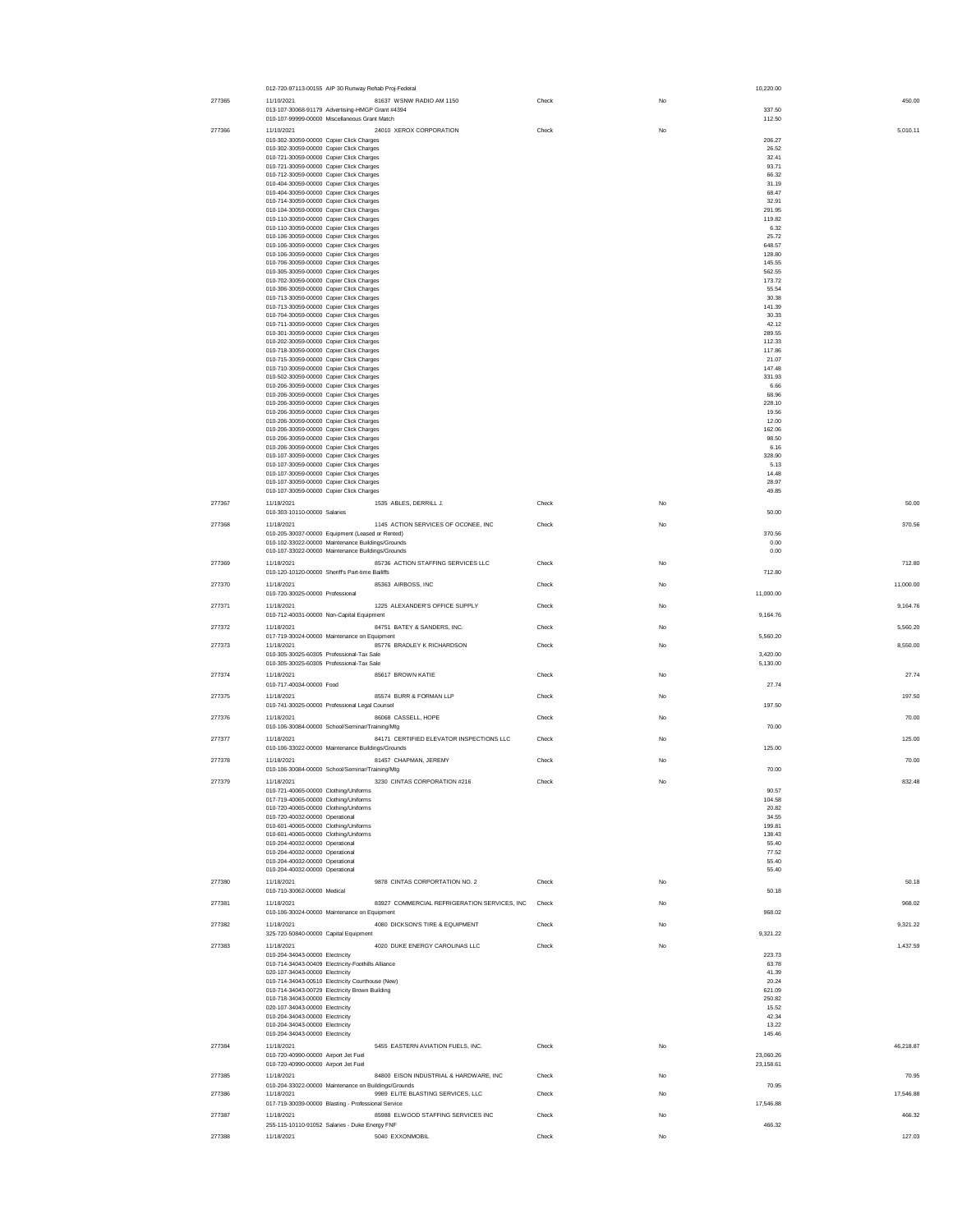|        | 010-101-81101-00000 Gasoline Sheriff<br>010-101-81101-00000 Gasoline Sheriff                                    |                                                |       |    | 42.34<br>37.64          |            |
|--------|-----------------------------------------------------------------------------------------------------------------|------------------------------------------------|-------|----|-------------------------|------------|
|        | 010-101-81101-00000 Gasoline Sheriff                                                                            |                                                |       |    | 47.05                   |            |
| 277389 | 11/18/2021                                                                                                      | 6240 FLEETCOR TECHNOLOGIES                     | Check | No |                         | 15,551.52  |
|        | 010-001-00020-71110 Accounts Rec Senior Solutions                                                               |                                                |       |    | 1,712.65                |            |
|        | 010-101-81101-00000 Gasoline Sheriff<br>010-103-81103-00000 Gasoline Coroner                                    |                                                |       |    | 6.965.57<br>103.64      |            |
|        | 010-107-81107-00000 Gasoline Emergency Ser/Rural Fire                                                           |                                                |       |    | 1.494.88                |            |
|        | 010-107-82107-00000 Diesel Emergency Services                                                                   |                                                |       |    | 114.31                  |            |
|        | 010-110-81110-00000 Gasoline Animal Control<br>010-202-81202-00000 Gasoline PRT                                 |                                                |       |    | 271.67<br>214.23        |            |
|        | 010-206-81206-00000 Gasoline Library                                                                            |                                                |       |    | 72.99                   |            |
|        | 010-301-81301-00000 Gasoline Assessor                                                                           |                                                |       |    | 38.55                   |            |
|        | 010-306-81306-00000 Gasoline Treasurer<br>010-001-00020-71129 Accounts Rec Anderson Solicitor                   |                                                |       |    | 30.76<br>85.27          |            |
|        | 010-504-81504-00000 Gasoline Solicitor (Smith)                                                                  |                                                |       |    | 61.90                   |            |
|        | 010-601-81601-00000 Gasoline Road Department<br>010-601-82601-00000 Diesel Road Department                      |                                                |       |    | 567.96                  |            |
|        | 010-702-81702-00000 Gasoline-Community Dev                                                                      |                                                |       |    | 1,480.72<br>177.85      |            |
|        | 010-712-81712-00000 Gasoline Planning Department                                                                |                                                |       |    | 42.40                   |            |
|        | 010-714-81714-00000 Gasoline Public Buildings<br>010-718-81718-00000 Gasoline Solid Waste Department            |                                                |       |    | 437.82<br>139.27        |            |
|        | 010-718-82718-00000 Diesel Solid Waste Department                                                               |                                                |       |    | 1,131.08                |            |
|        | 010-720-81720-00000 Gasoline Airport                                                                            |                                                |       |    | 41.35                   |            |
|        | 010-721-81721-00000 Gasoline Vehicle Maintenance<br>017-719-81719-00000 Rock Quarry Gasoline                    |                                                |       |    | 196.08<br>170.57        |            |
| 277390 | 11/18/2021                                                                                                      | 85200 FOSTER, JEREMY                           | Check | No |                         | 175.00     |
|        | 010-721-40027-00000 Safety Equipment                                                                            |                                                |       |    | 175.00                  |            |
| 277391 | 11/18/2021                                                                                                      | 84015 ROGER W ROSS                             | Check | No |                         | 1,725.00   |
|        | 010-110-30025-00067 Professional Spay/Neuter Program                                                            |                                                |       |    | 1,725.00                |            |
| 277392 | 11/18/2021                                                                                                      | 84000 HARFORD W CAPPS                          | Check | No |                         | 622.67     |
|        | 010-735-30056-00000 Data Processing                                                                             |                                                |       |    | 622.67                  |            |
| 277393 | 11/18/2021                                                                                                      | 83991 HILLS MACHINERY COMPANY LLC              | Check | No |                         | 2.509.50   |
|        | 017-719-30037-00000 Eqipment (Leased or Rented)                                                                 |                                                |       |    | 2.509.50                |            |
| 277394 | 11/18/2021                                                                                                      | 8685 HUBBARD PAVING & GRADING, INC.            | Check | No |                         | 3.480.20   |
|        | 260-601-40032-00000 Operational                                                                                 |                                                |       |    | 3,480.20                |            |
| 277395 | 11/18/2021<br>017-719-30024-00000 Maintenance on Equipment                                                      | 85975 INTERSTATE TIRE SERVICE LLC              | Check | No | 1,252.00                | 1,252.00   |
| 277396 | 11/18/2021                                                                                                      | 86061 JAMES COLEY                              | Check | No |                         | 175.00     |
|        | 010-712-40065-00000 Clothing/Uniforms                                                                           |                                                |       |    | 175.00                  |            |
| 277397 | 11/18/2021                                                                                                      | 82190 J DAVIS CONSTRUCTION INC.                | Check | No |                         | 600,103.44 |
|        | 012-720-97107-00150 AIP25 - Mt Nebo Church Rd - Local                                                           |                                                |       |    | 0.00                    |            |
|        | 012-720-97107-00155 AIP25 - Mt Nebo Church Rd - Federal                                                         |                                                |       |    | 0.00                    |            |
|        | 012-720-97107-00255 AIP25 - Mt Nebo Church Rd - State<br>012-720-97108-00000 AIP 26-W Terminal Apron Prep-Local |                                                |       |    | 0.00<br>0.00            |            |
|        | 012-720-97108-00155 AIP 26-W Terminal Apron Prep-Federa                                                         |                                                |       |    | 0.00                    |            |
|        | 012-720-97108-00255 AIP 26-W Terminal Apron Prep-State                                                          |                                                |       |    | 0.00                    |            |
|        | 012-720-97111-00000 AIP 27-Expand T Apron, P+L-Local                                                            |                                                |       |    | 30.005.17               |            |
|        | 012-720-97111-00155 AIP 27-Expand T Apron, P+L-Federal<br>012-720-97111-00255 AIP 27-Expand T Apron, P+L-State  |                                                |       |    | 540,093.10<br>30,005.17 |            |
| 277398 | 11/18/2021                                                                                                      | 80566 JUDGE BLAKE NORTON (JURY EXPENSE)        | Check | No |                         | 146.63     |
|        | 010-509-30026-00000 Court Expense                                                                               |                                                |       |    | 146.63                  |            |
| 277399 | 11/18/2021                                                                                                      | 11055 KING ASPHALT, INC.                       | Check | No |                         | 288.49     |
|        | 260-601-40032-00000 Operational                                                                                 |                                                |       |    | 288.49                  |            |
| 277400 | 11/18/2021                                                                                                      | 1245 LANGUAGE LINE SERVICES                    | Check | No |                         | 160.26     |
|        | 225-104-30041-19070 Telecommunications-SC BCB                                                                   |                                                |       |    | 160.26                  |            |
| 277401 | 11/18/2021                                                                                                      | 12305 LARK & ASSOCIATES POLYGRAPH SERVICES, II | Check | No |                         | 250.00     |
|        | 010-101-30025-00000 Professional                                                                                |                                                |       |    | 250.00                  |            |
| 277402 | 11/18/2021                                                                                                      | 83528 LIFT/ONE ENGINEERED SOLUTIONS            | Check | No |                         | 3,073.34   |
|        | 010-001-00040-71725 Vehicle Inventory                                                                           |                                                |       |    | 3,073.34                |            |
| 277403 | 11/18/2021<br>017-001-00040-71719 Rock Quarry Off Road Diesel                                                   | 12000 LINDSAY OIL CO                           | Check | No | 5,417.82                | 15.624.91  |
|        | 017-001-00040-71719 Rock Quarry Off Road Diesel                                                                 |                                                |       |    | 4.664.95                |            |
|        | 010-001-00040-71721 Diesel Inventory Off Road                                                                   |                                                |       |    | 5.542.14                |            |
| 277404 | 11/18/2021                                                                                                      | 85615 MCCALLS PEST CONTROL LLC                 | Check | No |                         | 45.00      |
|        | 010-721-33022-00000 Maintenance Buildings/Grounds                                                               |                                                |       |    | 45.00                   |            |
| 277405 | 11/18/2021                                                                                                      | 86094 MCCRACKIN TRENT                          | Check | No |                         | 175.00     |
|        | 010-718-40027-00000 Safety Equipment                                                                            |                                                |       |    | 175.00                  |            |
| 277406 | 11/18/2021                                                                                                      | 83725 MELENDEZ, MARIA                          | Check | No |                         | 70.00      |
| 277407 | 010-106-30084-00000 School/Seminar/Training/Mtg<br>11/18/2021                                                   | 84820 MIDWEST TAPE, LLC                        | Check | No | 70.00                   | 502.33     |
|        | 240-206-40113-00255 Audio Visual                                                                                |                                                |       |    | 22.48                   |            |
|        | 240-206-40113-00255 Audio Visual                                                                                |                                                |       |    | 74.95                   |            |
|        | 010-206-40101-00000 Books                                                                                       |                                                |       |    | 259.93                  |            |
|        | 010-206-40101-00000 Books                                                                                       |                                                |       |    | 144.97                  |            |
| 277408 | 11/18/2021<br>010-704-30080-00000 Dues Organizations                                                            | 14370 NATIONAL ASSOCIATION OF COUNTIES         | Check | No | 1,485.00                | 1,485.00   |
| 277409 | 11/18/2021                                                                                                      | 82210 NOWELL, GREGORIE W                       | Check |    |                         | 415.76     |
|        | 010-306-30018-00000 Travel                                                                                      |                                                |       | No | 333.76                  |            |
|        | 010-306-30084-00000 School/Seminar/Training/Mtg                                                                 |                                                |       |    | 82.00                   |            |
| 277410 | 11/18/2021                                                                                                      | 15680 OCONEE FIRE CHIEFS ASSOCATION            | Check | No |                         | 40.00      |
|        | 010-107-30080-00000 Dues Organizations                                                                          |                                                |       |    | 40.00                   |            |
| 277411 | 11/18/2021                                                                                                      | 15335 OCONEE JOINT REGIONAL SEWER AUTHORITY    | Check | No |                         | 3.283.30   |
|        | 315-707-95101-00312 OJRSA -Fair Play Sewer Contribution                                                         |                                                |       |    | 3.283.30                |            |
| 277412 | 11/18/2021                                                                                                      | 84772 ONLINE SOLUTIONS LLC                     | Check | No |                         | 1.212.20   |
|        | 010-712-30056-00000 Data Processing<br>11/18/2021                                                               |                                                |       | No | 1,212.20                | 3.909.50   |
| 277413 | 012-509-40031-00034 Non-Cap Equip-Westminster Magis                                                             | 86091 PETERSEN FURNITURE INTERNATIONAL         | Check |    | 3.909.50                |            |
| 277414 | 11/18/2021                                                                                                      | 84696 PHILLIPS STAFFING                        | Check | No |                         | 507.60     |
|        | 010-205-30025-00000 PROFESSIONAL                                                                                |                                                |       |    | 507.60                  |            |
| 277415 | 11/18/2021                                                                                                      | 80334 PIEKUTOWSKI, ELIZABETH                   | Check | No |                         | 125.00     |
|        | 010-509-30084-00000 School/Seminar/Training/Mtg                                                                 |                                                |       |    | 117.00                  |            |
|        | 010-509-30084-00000 School/Seminar/Training/Mtg                                                                 |                                                |       |    | 8.00                    |            |
| 277416 | 11/18/2021                                                                                                      | 86087 PREMIER TOURISM MARKETING                | Check | No |                         | 2.395.00   |
|        | 010-709-30068-00202 Advertising - PRT                                                                           |                                                |       |    | 2,395.00                |            |
| 277417 | 11/18/2021<br>010-001-00060-73015 Procurement Bid Bonds Payable                                                 | 80105 QUICK NC DBA ELITE BLASTING              | Check | No | 36,250.00               | 36,250.00  |
| 277418 | 11/18/2021                                                                                                      | 18510 REGISTER OF DEEDS                        | Check | No |                         | 45.00      |
|        | 010-302-60211-00000 Forfeit Land Commission                                                                     |                                                |       |    | 15.00                   |            |
|        | 010-302-60211-00000 Forfeit Land Commission                                                                     |                                                |       |    | 15.00                   |            |
|        | 010-302-60211-00000 Forfeit Land Commission                                                                     |                                                |       |    | 15.00                   |            |
| 277419 | 11/18/2021                                                                                                      | 85275 R&T PARTS INC. SENECA                    | Check | No |                         | 1.378.82   |
|        | 017-719-80719-00000 Rock Quarry Vehicle Maintenance<br>017-719-80719-00000 Rock Quarry Vehicle Maintenance      |                                                |       |    | 289.75<br>66.81         |            |
|        | 017-719-80719-00000 Rock Quarry Vehicle Maintenance                                                             |                                                |       |    | 311.53                  |            |
|        | 017-719-80719-00000 Rock Quarry Vehicle Maintenance                                                             |                                                |       |    | 131.85                  |            |
|        | 017-719-80719-00000 Rock Quarry Vehicle Maintenance                                                             |                                                |       |    | 118.89                  |            |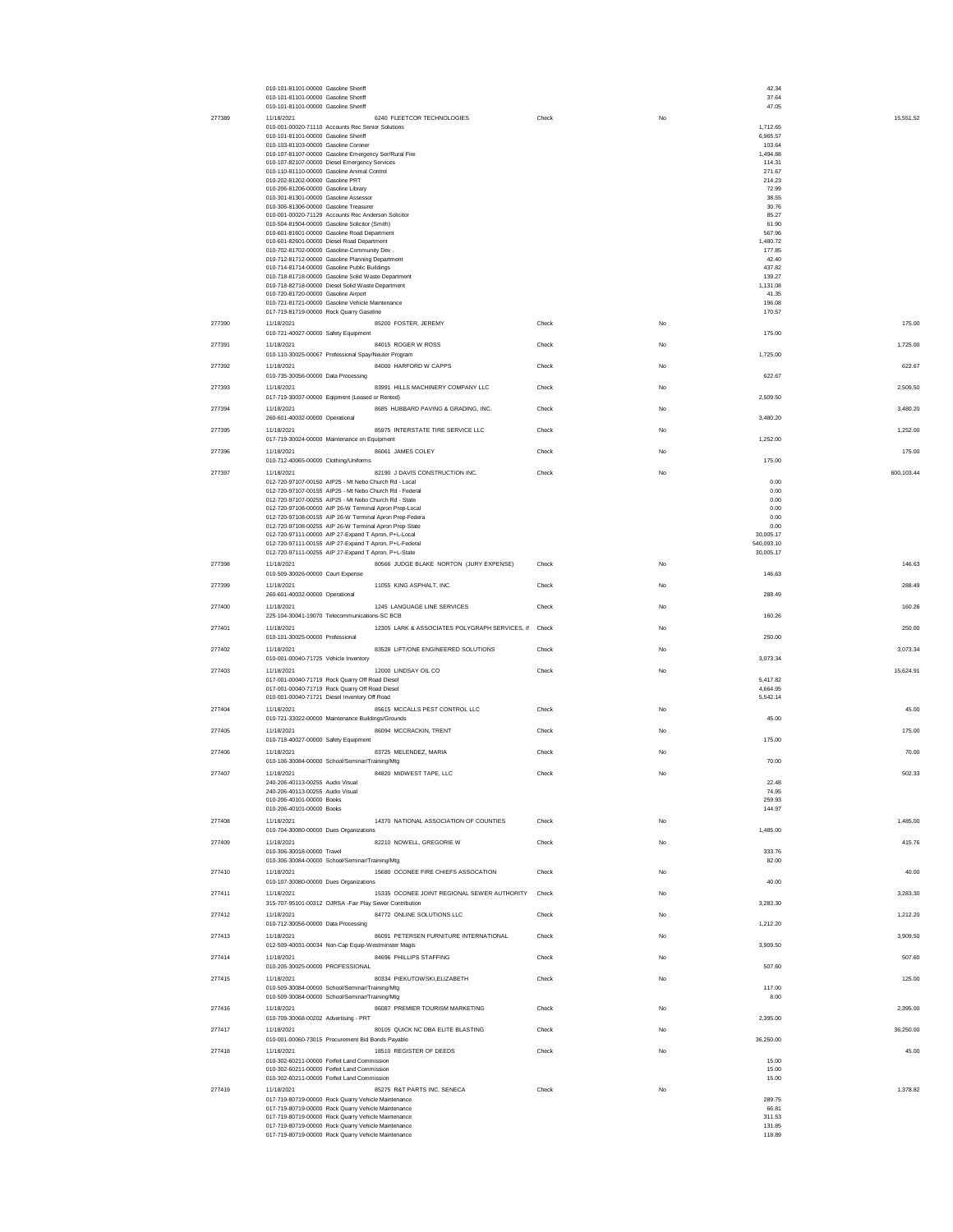|        | 017-719-80719-00000 Rock Quarry Vehicle Maintenance<br>017-719-80719-00000 Rock Quarry Vehicle Maintenance |                                                      |       |             | 213.50<br>157.59   |            |
|--------|------------------------------------------------------------------------------------------------------------|------------------------------------------------------|-------|-------------|--------------------|------------|
|        | 017-719-80719-00000 Rock Quarry Vehicle Maintenance                                                        |                                                      |       |             | 88.90              |            |
| 277420 | 11/18/2021                                                                                                 | 83386 SC AERONAUTICS COMMISSION                      | Check | No          |                    | 954.50     |
| 277421 | 010-720-33022-00000 Maintenance Buildings/Grounds<br>11/18/2021                                            | 19046 SC DEPT OF JUVENILE JUSTICE                    | Check | No          | 954.50             | 250.00     |
|        | 010-106-60741-00000 D.J.J. Detention Services                                                              |                                                      |       |             | 250.00             |            |
| 277422 | 11/18/2021<br>010-001-00065-16210 Watercraft - DNR Fee                                                     | 19430 SC DEPT OF NATURAL RESOURCES                   | Check | No          | 330.00             | 330.00     |
| 277423 | 11/18/2021                                                                                                 | 19585 SC DIVISION OF MOTOR VEHICLES (DMV FEES)       | Check | No          |                    | 31,203.77  |
| 277424 | 010-001-00065-16200 SC Department of Motor Vehicle Fee<br>11/18/2021                                       | 19585 SC DIVISION OF MOTOR VEHICLES (DMV FEES) Check |       | No          | 31,203.77          | 24,680.81  |
|        | 010-001-00065-16200 SC Department of Motor Vehicle Fee                                                     |                                                      |       |             | 24,680.81          |            |
| 277425 | 11/18/2021                                                                                                 | 80415 SC LEGISLATIVE COUNCIL                         | Check | No          |                    | 960.00     |
|        | 010-509-30026-00000 Court Expense<br>010-509-30026-00000 Court Expense                                     |                                                      |       |             | 240.00<br>240.00   |            |
|        | 010-502-30026-00000 Court Expense<br>010-103-40102-00000 Books Periodicals                                 |                                                      |       |             | 240.00<br>240.00   |            |
| 277426 | 11/18/2021                                                                                                 | 19440 SC PROBATE JUDGES' ASSOC                       | Check | No          |                    | 275.00     |
|        | 010-502-30080-00000 Dues Organizations                                                                     |                                                      |       |             | 275.00             |            |
| 277427 | 11/18/2021<br>010-001-00090-73904 SC Retirement Withholding GF                                             | 19335 SC RETIREMENT SYSTEM                           | Check | No          | 133,668.18         | 240,037.07 |
|        | 010-001-00090-73905 SC Police Retirement GF                                                                |                                                      |       |             | 106,368.89         |            |
| 277428 | 11/18/2021<br>010-107-30080-00000 Dues Organizations                                                       | 80711 SC STATE FIREMANS ASSOCIATION                  | Check | No          | 1,886.91           | 1.886.91   |
| 277429 | 11/18/2021<br>010-702-50870-00000 Vehicles/Eqpmt Capital Expenditures                                      | 81460 SC STATE SURPLUS                               | Check | No          | 20,000.00          | 20,000.00  |
| 277430 | 11/18/2021                                                                                                 | 86093 SMITH, BRIAN                                   | Check | No          |                    | 175.00     |
|        | 010-718-40027-00000 Safety Equipment                                                                       |                                                      |       |             | 175.00             |            |
| 277431 | 11/18/2021<br>010-718-30025-00000 Professional                                                             | 84127 SMITH GARDNER, INC.                            | Check | No          | 3,608.16           | 12,981.16  |
|        | 010-718-60005-00000 Testing Wells<br>010-718-30025-00000 Professional                                      |                                                      |       |             | 1,424.00<br>458.00 |            |
|        | 010-718-60005-00000 Testing Wells                                                                          |                                                      |       |             | 3,015.00           |            |
| 277432 | 010-718-30025-00000 Professional<br>11/18/2021                                                             | 2525 THOMAS SMITH JR                                 | Check | No          | 4,476.00           | 3,203.00   |
|        | 010-718-30024-00000 Maintenance on Equipment                                                               |                                                      |       |             | 3,203.00           |            |
| 277433 | 11/18/2021<br>010-402-30041-00000 Telecommunications                                                       | 84332 SPIRIT COMMUNICATIONS                          | Check | No          | 901.90             | 901.90     |
| 277434 | 11/18/2021                                                                                                 | 83088 CBS PERSONNEL SERVICES, LLC                    | Check | No          |                    | 8,129.70   |
|        | 010-203-30025-00000 PROFESSIONAL                                                                           |                                                      |       |             | 1,014.00           |            |
|        | 010-715-30025-00000 Professional<br>010-712-30025-00000 Professional                                       |                                                      |       |             | 357.06<br>849.75   |            |
|        | 010-502-30025-00000 Professional<br>010-718-30025-00000 Professional                                       |                                                      |       |             | 446.66<br>254.88   |            |
|        | 010-718-30025-00000 Professional                                                                           |                                                      |       |             | 524.52             |            |
|        | 010-718-30025-00000 Professional<br>260-601-30025-00000 Professional                                       |                                                      |       |             | 2,857.60<br>661.01 |            |
|        | 260-601-30025-00000 Professional<br>010-721-30025-00000 Professional                                       |                                                      |       |             | 605.15<br>559.07   |            |
| 277435 | 11/18/2021                                                                                                 | 84954 THOMAS & HUTTON ENGINEERING CORP               | Check | $_{\rm No}$ |                    | 1,000.00   |
|        | 315-707-30025-00858 Professional-2016B GO Bond                                                             |                                                      |       |             | 1,000.00           |            |
| 277436 | 11/18/2021<br>010-709-30041-00000 Telecommunications                                                       | 20155 TOTAL COMMUNICATIONS SYSTEM, INC.              | Check | No          | 8.80               | 31.62      |
|        | 010-709-30041-00000 Telecommunications                                                                     |                                                      |       |             | 6.89               |            |
| 277437 | 010-709-30041-00000 Telecommunications<br>11/18/2021                                                       | 84544 TOTAL ENVIRONMENTAL SOLUTIONS INC              | Check | No          | 15.93              | 65.73      |
|        | 020-107-34044-00000 Water/Sewer/Garbage                                                                    |                                                      |       |             | 65.73              |            |
| 277438 | 11/18/2021<br>010-001-00040-71725 Vehicle Inventory                                                        | 20100 JOYCE TOWE                                     | Check | No          | 125.00             | 250.00     |
|        | 010-001-00040-71725 Vehicle Inventory                                                                      |                                                      |       |             | 125.00             |            |
| 277439 | 11/18/2021<br>010-106-40034-00000 Food                                                                     | 9428 TRINITY SERVICES GROUP INC                      | Check | No          | 6,909.77           | 6,909.77   |
| 277440 | 11/18/2021                                                                                                 | 85874 TYLER GEORGE HARVEY                            | Check | No          |                    | 190.00     |
|        | 010-715-10130-97715 Poll Workers No Tax Pay-SC Election                                                    | 81991 UNIFIRST CORP                                  |       | No          | 190.00             |            |
| 277441 | 11/18/2021<br>010-718-40065-00000 Clothing/Uniforms                                                        |                                                      | Check |             | 79.67              | 159.34     |
|        | 010-718-40065-00000 Clothing/Uniforms                                                                      |                                                      |       |             | 79.67              |            |
| 277442 | 11/18/2021<br>010-204-33022-00000 Maintenance on Buildings/Grounds                                         | 84585 UNITED SITE SERVICES                           | Check | No          | 500.00             | 500.00     |
| 277443 | 11/18/2021<br>010-001-00090-73918 United Way Employee Contributions                                        | 80750 UNITED WAY OF OCONEE COUNTY, INC.              | Check |             | 60.72              | 60.72      |
| 277444 | 11/18/2021                                                                                                 | 22070 VALLEY PROTEINS, INC                           | Check | No          |                    | 800.00     |
|        | 010-106-33022-00000 Maintenance Buildings/Grounds                                                          |                                                      |       |             | 800.00             |            |
| 277445 | 11/18/2021<br>230-200-90092-00255 Oconee County ATAX Committee 65%                                         | 83474 VISIT OCONEE                                   | Check | $_{\rm No}$ | 50,000.00          | 50,000.00  |
| 277446 | 11/18/2021                                                                                                 | 85941 WAGLER, AUSTIN                                 | Check | $_{\rm No}$ |                    | 250.00     |
| 277447 | 010-720-30025-00000 Professional<br>11/18/2021                                                             | 86048 WENGERD, ALEX                                  | Check | <b>No</b>   | 250.00             | 64.96      |
|        | 010-720-30018-00000 Travel                                                                                 |                                                      |       |             | 64.96              |            |
| 277448 | 11/18/2021<br>010-711-30041-00000 Telecommunications                                                       | 84144 WINDSTREAM CORPORATION                         | Check | <b>No</b>   | 5.301.32           | 5.301.32   |
| 277449 | 11/18/2021                                                                                                 | 24010 XEROX CORPORATION                              | Check | No          |                    | 2,153.50   |
|        | 010-205-30059-00000 Copier Click Charges                                                                   |                                                      |       |             | 65.08              |            |
|        | 010-203-30059-00000 Copier Click Charges<br>010-720-30059-00000 Copier Click Charges                       |                                                      |       |             | 45.58<br>122.98    |            |
|        | 017-719-30059-00000 Copier Click Charges<br>010-509-30059-00000 Copier Click Charges                       |                                                      |       |             | 116.14<br>184.06   |            |
|        | 010-509-30059-00000 Copier Click Charges                                                                   |                                                      |       |             | 198.54             |            |
|        | 010-509-30059-00000 Copier Click Charges<br>010-103-30059-00000 Copier Click Charges                       |                                                      |       |             | 129.84<br>90.66    |            |
|        | 010-101-30059-00000 Copier Click Charges<br>010-101-30059-00000 Copier Click Charges                       |                                                      |       |             | 9.68<br>224.60     |            |
|        | 010-101-30059-00000 Copier Click Charges                                                                   |                                                      |       |             | 11.90              |            |
|        | 010-101-30059-00000 Copier Click Charges<br>010-101-30059-00000 Copier Click Charges                       |                                                      |       |             | 17.11<br>24.20     |            |
|        | 010-101-30059-00000 Copier Click Charges                                                                   |                                                      |       |             | 222.08             |            |
|        | 010-101-30059-00000 Copier Click Charges<br>010-101-30059-00000 Copier Click Charges                       |                                                      |       |             | 14.50<br>36.85     |            |
|        | 010-101-30059-00000 Copier Click Charges<br>010-101-30059-00000 Copier Click Charges                       |                                                      |       |             | 32.61<br>13.72     |            |
|        | 010-101-30059-00000 Copier Click Charges                                                                   |                                                      |       |             | 42.53              |            |
|        | 010-101-30059-00000 Copier Click Charges<br>010-101-30059-00000 Copier Click Charges                       |                                                      |       |             | 121.98<br>57.47    |            |
|        | 010-101-30059-00000 Copier Click Charges                                                                   |                                                      |       |             | 88.47              |            |
|        | 010-101-30059-00000 Copier Click Charges<br>010-601-30059-00000 Copier Click Charges                       |                                                      |       |             | 54.57<br>82.10     |            |
|        | 010-601-30059-00000 Copier Click Charges<br>010-735-30059-00000 Copier Click Charges                       |                                                      |       |             | 19.21<br>6.16      |            |
|        |                                                                                                            |                                                      |       |             |                    |            |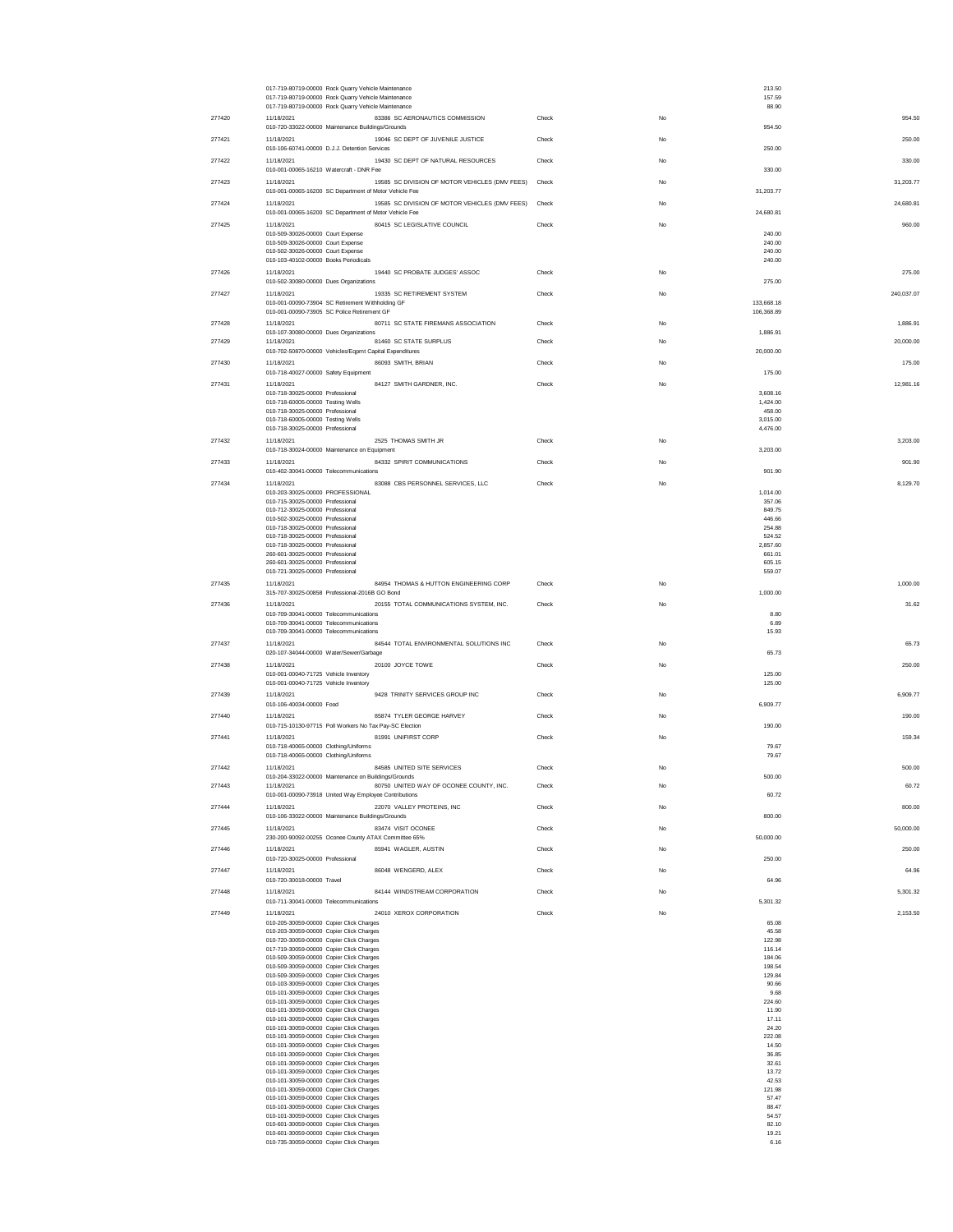|        | 010-735-30059-00000 Copier Click Charges                                                                               |       |             | 120.88               |           |
|--------|------------------------------------------------------------------------------------------------------------------------|-------|-------------|----------------------|-----------|
| 277450 | 81836 AFLAC INSURANCE<br>11/23/2021<br>010-001-00090-73921 AFLAC Cancer Policy<br>010-001-00090-73919 AFLAC Accident   | Check | No          | 7.139.04<br>4,412.46 | 11.551.50 |
| 277451 | 81015 AMERICAN FINANCIAL CREDIT SERVICES INC<br>11/23/2021<br>010-001-00020-71428 Tax Collector Reserve Account        | Check | No          | 6.72                 | 6.72      |
| 277452 | 81228 BERMUDA TRIANGLE<br>11/23/2021                                                                                   | Check | No          |                      | 611.79    |
| 277453 | 020-107-30024-00000 Maintenance on Equipment<br>11/23/2021<br>80036 CHEEK, JASON                                       | Check | No          | 611.79               | 344.10    |
| 277454 | 010-080-00805-12301 LP Probate Judge Estates<br>3230 CINTAS CORPORATION #216<br>11/23/2021                             | Check | No          | 344.10               | 299.73    |
|        | 010-721-40065-00000 Clothing/Uniforms<br>017-719-40065-00000 Clothing/Uniforms                                         |       |             | 90.57<br>104.58      |           |
| 277455 | 017-719-40065-00000 Clothing/Uniforms<br>11/23/2021<br>86101 COLEY, JAMES                                              | Check | $_{\rm No}$ | 104.58               | 614.25    |
|        | 010-717-30025-00000 Professional                                                                                       |       |             | 614.25               |           |
| 277456 | 85988 ELWOOD STAFFING SERVICES INC<br>11/23/2021<br>255-115-10110-91052 Salaries - Duke Energy FNF                     | Check | No          | 417.75               | 417.75    |
| 277457 | 6240 FLEETCOR TECHNOLOGIES<br>11/23/2021<br>010-001-00020-71110 Accounts Rec Senior Solutions                          | Check | No          | 1,841.78             | 18,978.50 |
|        | 010-101-81101-00000 Gasoline Sheriff<br>010-103-81103-00000 Gasoline Coroner                                           |       |             | 8,308.78<br>61.56    |           |
|        | 010-107-81107-00000 Gasoline Emergency Ser/Rural Fire<br>010-107-82107-00000 Diesel Emergency Services                 |       |             | 1,816.86<br>451.25   |           |
|        | 010-110-81110-00000 Gasoline Animal Control<br>010-202-81202-00000 Gasoline PRT                                        |       |             | 259.83<br>734.43     |           |
|        | 010-202-82202-00000 Diesel PRT<br>010-206-81206-00000 Gasoline Library                                                 |       |             | 27.20<br>50.64       |           |
|        | 010-206-82206-00000 Diesel Library<br>010-301-81301-00000 Gasoline Assessor                                            |       |             | 98.71<br>96.29       |           |
|        | 010-306-81306-00000 Gasoline Treasurer<br>010-001-00020-71129 Accounts Rec Anderson Solicitor                          |       |             | 41.52<br>52.18       |           |
|        | 010-601-81601-00000 Gasoline Road Department<br>010-601-82601-00000 Diesel Road Department                             |       |             | 682.93<br>1,528.09   |           |
|        | 010-702-81702-00000 Gasoline-Community Dev.<br>010-711-81711-00000 Gasoline Information Tech                           |       |             | 333.98<br>169.35     |           |
|        | 010-712-81712-00000 Gasoline Planning Department<br>010-714-81714-00000 Gasoline Public Buildings                      |       |             | 70.38<br>318.91      |           |
|        | 010-717-81717-00000 Gasoline Administrator<br>010-718-81718-00000 Gasoline Solid Waste Department                      |       |             | 25.82<br>172.10      |           |
|        | 010-718-82718-00000 Diesel Solid Waste Department<br>010-720-81720-00000 Gasoline Airport                              |       |             | 1,061.46<br>57.26    |           |
|        | 010-720-82720-00000 Diesel Airport<br>010-721-81721-00000 Gasoline Vehicle Maintenance                                 |       |             | 235.98<br>255.90     |           |
|        | 010-721-82721-00000 Diesel Vehicle Maintenance<br>010-509-81509-00000 Gasoline Magistrate                              |       |             | 69.57<br>36.44       |           |
|        | 017-719-81719-00000 Rock Quarry Gasoline<br>017-719-82719-00000 Rock Quarry Diesel                                     |       |             | 34.23<br>85.07       |           |
| 277458 | 85249 INMATE TRUST FUND ACCOUNT<br>11/23/2021<br>010-106-30028-00000 State Inmate Stipend                              | Check | No          | 120.00               | 960.00    |
|        | 010-106-30028-00000 State Inmate Stipend<br>010-106-30028-00000 State Inmate Stipend                                   |       |             | 120.00<br>120.00     |           |
|        | 010-106-30028-00000 State Inmate Stipend<br>010-106-30028-00000 State Inmate Stipend                                   |       |             | 120.00<br>120.00     |           |
|        | 010-106-30028-00000 State Inmate Stipend                                                                               |       |             | 120.00               |           |
| 277459 | 010-106-30028-00000 State Inmate Stipend<br>010-106-30028-00000 State Inmate Stipend                                   |       |             | 120.00<br>120.00     | 14.265.74 |
|        | 12000 LINDSAY OIL CO<br>11/23/2021<br>017-001-00040-71719 Rock Quarry Off Road Diesel                                  | Check | No          | 3,886.67             |           |
|        | 017-001-00040-71719 Rock Quarry Off Road Diesel<br>017-001-00040-71719 Rock Quarry Off Road Diesel                     |       |             | 5.056.57<br>5,322.50 |           |
| 277460 | 80951 MARK'S MARINE SERVICE<br>11/23/2021<br>020-107-30024-00000 Maintenance on Equipment                              | Check | No          | 1,342.10             | 1.342.10  |
| 277461 | 11/23/2021<br>15730 OCONEE COUNTY TREASURER<br>010-001-00020-71428 Tax Collector Reserve Account                       | Check | No          | 68.59                | 68.59     |
| 277462 | 11/23/2021<br>15730 OCONEE COUNTY TREASURER<br>010-001-00020-71428 Tax Collector Reserve Account                       | Check | No          | 33.90                | 33.90     |
| 277463 | 11/23/2021<br>15730 OCONEE COUNTY TREASURER<br>010-001-00020-71428 Tax Collector Reserve Account                       | Check | No          | 116.07               | 116.07    |
| 277464 | 11/23/2021<br>15730 OCONEE COUNTY TREASURER                                                                            | Check | No          |                      | 101.70    |
| 277465 | 010-001-00020-71428 Tax Collector Reserve Account<br>11/23/2021<br>15730 OCONEE COUNTY TREASURER                       | Check | $_{\rm No}$ | 101.70               | 76.84     |
| 277466 | 010-001-00020-71428 Tax Collector Reserve Account<br>15730 OCONEE COUNTY TREASURER<br>11/23/2021                       | Check | No          | 76.84                | 124.30    |
| 277467 | 010-001-00020-71428 Tax Collector Reserve Account<br>11/23/2021<br>15730 OCONEE COUNTY TREASURER                       | Check | No          | 124.30               | 113.00    |
|        | 010-001-00020-71428 Tax Collector Reserve Account                                                                      |       |             | 113.00               |           |
| 277468 | 15730 OCONEE COUNTY TREASURER<br>11/23/2021<br>010-001-00020-71428 Tax Collector Reserve Account                       | Check | No          | 132.18               | 132.18    |
| 277469 | 15015 OCONEE PUBLISHING INC.<br>11/23/2021<br>010-305-30068-60305 Advertising-Tax Sale                                 | Check | No          | 2.478.00             | 21,957.00 |
|        | 010-305-30068-60305 Advertising-Tax Sale<br>010-305-30068-60305 Advertising-Tax Sale                                   |       |             | 2,478.00<br>2,478.00 |           |
|        | 010-305-30068-60305 Advertising-Tax Sale<br>010-305-30068-60305 Advertising-Tax Sale                                   |       |             | 2,478.00<br>2,478.00 |           |
|        | 010-305-30068-60305 Advertising-Tax Sale<br>010-709-30068-00000 Advertising                                            |       |             | 2,478.00<br>4,170.00 |           |
| 277470 | 010-709-30068-00000 Advertising<br>11/23/2021<br>85728 OLD OAKWAY ARCHITECTURAL SALVAGE                                | Check | No          | 2,919.00             | 1,500.00  |
|        | 010-705-95100-20561 Foothills Farmstead<br>013-200-30025-20561 Prof Services-SCPRT Foothills Farm                      |       |             | 750.00<br>750.00     |           |
| 277471 | 82135 PENDLETON DISTRICT COMMISSION<br>11/23/2021                                                                      | Check | No          |                      | 2,820.00  |
| 277472 | 235-200-90093-00000 LAT -Grants to Agencies<br>11/23/2021<br>84696 PHILLIPS STAFFING                                   | Check | No          | 2,820.00             | 789.60    |
|        | 010-205-30025-00000 PROFESSIONAL                                                                                       |       |             | 789.60               |           |
| 277473 | 80036 QUARLES, LINDA<br>11/23/2021<br>010-080-00805-12301 LP Probate Judge Estates                                     | Check | No          | 100.00               | 100.00    |
| 277474 | 11/23/2021<br>84714 WILLARD H WARMATH JR<br>010-107-40032-00000 Operational                                            | Check | No          | 46.59                | 46.59     |
| 277475 | 19430 SC DEPT OF NATURAL RESOURCES<br>11/23/2021<br>010-001-00065-16210 Watercraft - DNR Fee                           | Check | No          | 310.00               | 310.00    |
| 277476 | 19585 SC DIVISION OF MOTOR VEHICLES (DMV FEES)<br>11/23/2021<br>010-001-00065-16200 SC Department of Motor Vehicle Fee | Check | No          | 22,983.99            | 22,983.99 |
| 277477 | 11/23/2021<br>19380 SC LAW ENFORCEMENT DIVISION (SLED)<br>013-101-30025-71500 Professional-Sex Offender Reg #5397      | Check | No          | 700.00               | 700.00    |
| 277478 | 80415 SC LEGISLATIVE COUNCIL<br>11/23/2021                                                                             | Check | No          |                      | 240.00    |
| 277479 | 010-501-30026-00000 Court Expense<br>85582 SPARKS BELTING COMPANY<br>11/23/2021                                        | Check | No          | 240.00               | 7,556.80  |
|        | 017-719-30024-00000 Maintenance on Equipment                                                                           |       |             | 2.390.00             |           |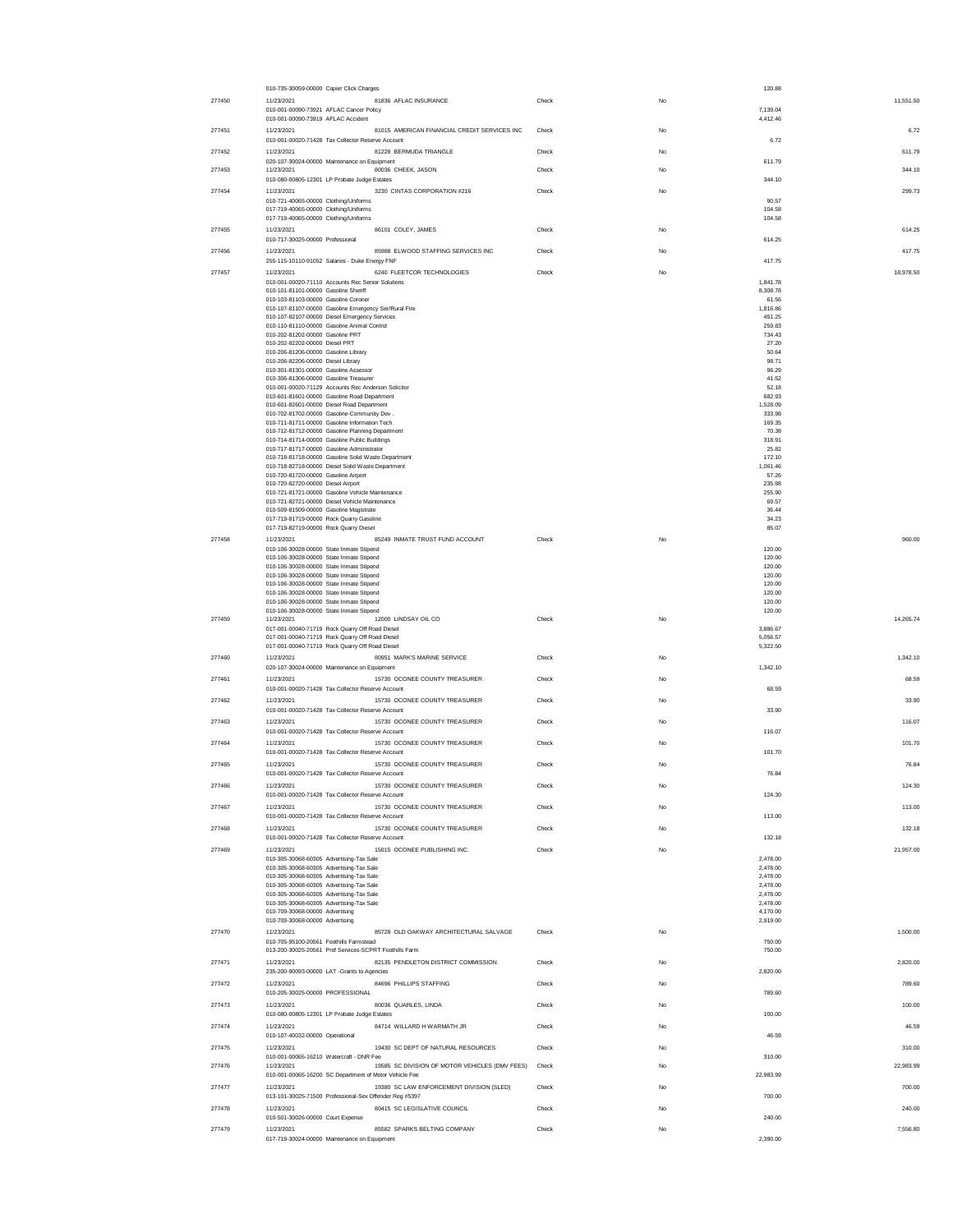|        | 017-719-30024-00000 Maintenance on Equipment            |                                        |                    |       | 2,390.00 |                |
|--------|---------------------------------------------------------|----------------------------------------|--------------------|-------|----------|----------------|
|        | 017-719-30024-00000 Maintenance on Equipment            |                                        |                    |       | 2,776.80 |                |
| 277480 | 11/23/2021                                              | 84332 SPIRIT COMMUNICATIONS            | Check              | No    |          | 292.61         |
|        | 017-719-30041-00000 Telecommunications                  |                                        |                    |       | 1.48     |                |
|        | 010-001-00020-71115 Accounts Rec Prob/Parole Telephone  |                                        |                    |       | 2.45     |                |
|        | 010-001-00020-71129 Accounts Rec Anderson Solicitor     |                                        |                    |       | 0.01     |                |
|        | 010-709-30041-00000 Telecommunications                  |                                        |                    |       | 288.67   |                |
| 277481 | 11/23/2021                                              | 83088 CBS PERSONNEL SERVICES, LLC      | Check              | No    |          | 8.236.41       |
|        | 010-718-30025-00000 Professional                        |                                        |                    |       | 254.88   |                |
|        | 010-718-30025-00000 Professional                        |                                        |                    |       | 524.52   |                |
|        | 010-718-30025-00000 Professional                        |                                        |                    |       | 3.073.67 |                |
|        | 010-206-30025-00000 Professional                        |                                        |                    |       | 271.95   |                |
|        | 010-206-30025-00000 Professional                        |                                        |                    |       | 906.51   |                |
|        | 010-206-30025-00000 Professional                        |                                        |                    |       | 324.77   |                |
|        | 010-712-30025-00000 Professional                        |                                        |                    |       | 725.12   |                |
|        | 010-721-30025-00000 Professional                        |                                        |                    |       | 396.64   |                |
|        | 010-502-30025-00000 Professional                        |                                        |                    |       | 351.50   |                |
|        | 010-206-30025-00000 Professional                        |                                        |                    |       | 1.074.35 |                |
|        | 010-741-30025-00000 Professional Legal Counsel          |                                        |                    |       | 332.50   |                |
| 277482 | 11/23/2021                                              | 84954 THOMAS & HUTTON ENGINEERING CORP | Check              | No    |          | 5.517.75       |
|        | 330-204-30025-00187 Professional -South Cove Beach Proj |                                        |                    |       | 3,500.00 |                |
|        | 315-204-30025-00186 Professional-S Cove Dump Station    |                                        |                    |       | 2.017.75 |                |
| 277483 | 11/24/2021                                              | 86013 TOL BUILDING INC                 | Check              | No    |          | 3.711.75       |
|        | 017-719-33022-00000 Maintenance Buildings/Grounds       |                                        |                    |       | 3.711.75 |                |
|        |                                                         |                                        |                    |       |          |                |
|        |                                                         |                                        | <b>Description</b> | Count |          | Amount         |
|        |                                                         |                                        | Check              | 289   |          | \$3,729,743.98 |
|        |                                                         |                                        | <b>GRAND TOTAL</b> | 289   |          | \$3,729,743.98 |
|        |                                                         |                                        |                    |       |          |                |

## **Voided Check Register for 11/01/2021 through 11/30/2021**

**GL Account 010-001-00010-71001 Oconee County TD Bank General Operating Account**

| <b>VOIDED</b> | Check / Epay<br>Number          | Check Date / GL Account                             | Vendor Number / Name                   | <b>Payment Type</b>         | Epay       | Amount<br><b>Distributed to GL</b> | Check<br>Amount      |
|---------------|---------------------------------|-----------------------------------------------------|----------------------------------------|-----------------------------|------------|------------------------------------|----------------------|
| **VOIDED**    | 276888                          | 10/06/2021                                          | 85397 CRUM, JOHN                       | Check                       | No         |                                    | 75.00                |
|               | Void Date:                      | 11/09/2021<br>010-101-40065-00004 Clothing/Uniforms |                                        |                             |            | 75.00                              |                      |
| **VOIDED**    | 277055<br>$\cdot$<br>Void Date: | 10/14/2021<br>11/01/2021                            | 19440 SC PROBATE JUDGES' ASSOC         | Check                       | No         |                                    | 550.00               |
|               |                                 | 010-502-30080-00000 Dues Organizations              |                                        |                             |            | 550.00                             |                      |
| **VOIDED**    | 277148<br>$\cdot$<br>Void Date: | 11/01/2021                                          | 3015 COMMUNICATION SERVICE CENTER INC. | Check                       | No         |                                    | 474.77               |
|               |                                 | 010-101-40031-00000 Non-Capital Equipment           |                                        |                             |            | 474.77                             |                      |
|               |                                 |                                                     |                                        | <b>Description</b><br>Check | Count<br>3 |                                    | Amount<br>\$1,099.77 |
|               |                                 |                                                     |                                        | <b>GRAND TOTAL</b>          | 3          |                                    | \$1,099.77           |

## **GL Account 010-001-00060-73021 Oconee County Bank of America Epayables Account Epayables Register for 11/01/2021 through 11/30/2021**

**Amount** 

|               | Check / Epay |                                         |                                                      |                                                                        |                          |          | <b>Distributed to GL</b> | Check     |
|---------------|--------------|-----------------------------------------|------------------------------------------------------|------------------------------------------------------------------------|--------------------------|----------|--------------------------|-----------|
| <b>VOIDED</b> | Number       |                                         | Check Date / GL Account                              | Vendor Number / Name                                                   | <b>Payment Type</b>      | Epay     | Account(s)               | Amount    |
|               |              | 3757                                    | 11/05/2021                                           | 2400 AT&T                                                              | Bank of America Epayment | Yes      |                          | 1,177.25  |
|               |              |                                         | 010-709-30041-00000 Telecommunications               |                                                                        |                          |          | 1,177.25                 |           |
|               |              | 3758                                    | 11/05/2021                                           | 80597 DESIGNLAB INC                                                    | Bank of America Epayment | Yes      |                          | 1.678.79  |
|               |              |                                         | 010-106-40065-00000 Clothing/Uniforms                |                                                                        |                          |          | 22.66                    |           |
|               |              |                                         | 010-106-40065-00000 Clothing/Uniforms                |                                                                        |                          |          | 20.07                    |           |
|               |              |                                         | 010-106-40065-00000 Clothing/Uniforms                |                                                                        |                          |          | 57.43                    |           |
|               |              |                                         | 010-101-40065-00000 Clothing/Uniforms                |                                                                        |                          |          | 80.52                    |           |
|               |              |                                         | 010-101-40065-00000 Clothing/Uniforms                |                                                                        |                          |          | 76.73                    |           |
|               |              |                                         | 010-106-40065-00000 Clothing/Uniforms                |                                                                        |                          |          | 0.00                     |           |
|               |              |                                         | 010-101-40065-00000 Clothing/Uniforms                |                                                                        |                          |          | 220.64                   |           |
|               |              |                                         | 010-101-40065-00000 Clothing/Uniforms                |                                                                        |                          |          | 377.44                   |           |
|               |              |                                         | 010-101-40065-00000 Clothing/Uniforms                |                                                                        |                          |          | 601.94                   |           |
|               |              |                                         | 010-101-40065-00000 Clothing/Uniforms                |                                                                        |                          |          | 62.87                    |           |
|               |              |                                         | 010-101-40065-00000 Clothing/Uniforms                |                                                                        |                          |          | 80.52                    |           |
|               |              |                                         | 010-101-40065-00000 Clothing/Uniforms                |                                                                        |                          |          | 40.26                    |           |
|               |              |                                         | 010-101-40065-00000 Clothing/Uniforms                |                                                                        |                          |          | 37.71                    |           |
|               |              |                                         |                                                      |                                                                        |                          |          |                          |           |
|               |              | 3759                                    | 11/05/2021                                           | 85343 READS UNIFORMS INC                                               | Bank of America Epayment | Yes      |                          | 2.037.27  |
|               |              |                                         | 010-101-40065-00000 Clothing/Uniforms                |                                                                        |                          |          | 159.00                   |           |
|               |              |                                         | 010-101-40065-00000 Clothing/Uniforms                |                                                                        |                          |          | 41.34                    |           |
|               |              |                                         | 010-101-40065-00000 Clothing/Uniforms                |                                                                        |                          |          | 114.48                   |           |
|               |              |                                         | 010-101-40065-00000 Clothing/Uniforms                |                                                                        |                          |          | 159.00                   |           |
|               |              |                                         | 010-101-40065-00000 Clothing/Uniforms                |                                                                        |                          |          | 205.62                   |           |
|               |              |                                         | 010-101-40065-00000 Clothing/Uniforms                |                                                                        |                          |          | 102.81                   |           |
|               |              |                                         | 010-101-40065-00000 Clothing/Uniforms                |                                                                        |                          |          | 523.62                   |           |
|               |              |                                         | 010-101-40065-00000 Clothing/Uniforms                |                                                                        |                          |          | 333.90                   |           |
|               |              |                                         | 013-101-40065-91155 Clothing/Uniforms-2020 BVP Grant |                                                                        |                          |          | 333.90                   |           |
|               |              |                                         | 010-101-40065-00000 Clothing/Uniforms                |                                                                        |                          |          | 63.60                    |           |
|               |              | 3760                                    | 11/05/2021                                           | 85485 SANDVIK MINING AND CONSTRUCTION USA LLC Bank of America Epayment |                          | Yes      |                          | 14.452.93 |
|               |              |                                         | 017-719-30024-00000 Maintenance on Equipment         |                                                                        |                          |          | 784.26                   |           |
|               |              |                                         | 017-719-30024-00000 Maintenance on Equipment         |                                                                        |                          |          | 1.567.26                 |           |
|               |              |                                         | 017-719-30024-00000 Maintenance on Equipment         |                                                                        |                          |          | 0.00                     |           |
|               |              |                                         | 017-719-30025-00000 Professional                     |                                                                        |                          |          | 7,441.23                 |           |
|               |              |                                         | 017-719-30024-00000 Maintenance on Equipment         |                                                                        |                          | 1.905.28 |                          |           |
|               |              |                                         | 017-719-30024-00000 Maintenance on Equipment         |                                                                        |                          |          | 2,754.90                 |           |
|               |              | 3761                                    | 11/05/2021                                           | 19160 SENECA LIGHT & WATER PLANT                                       | Bank of America Epayment | Yes      |                          | 38.23     |
|               |              |                                         |                                                      |                                                                        |                          |          | 38.23                    |           |
|               |              | 010-718-34044-00000 Water/Sewer/Garbage |                                                      |                                                                        |                          |          |                          |           |
|               |              | 3762                                    | 11/05/2021                                           | 3075 WESTMINSTER UTILITY DEPARTMENT                                    | Bank of America Epayment | Yes      |                          | 0.00      |
|               |              |                                         |                                                      |                                                                        |                          |          | 0.00                     |           |
|               |              | 3763                                    | 11/05/2021                                           | 3075 WESTMINSTER UTILITY DEPARTMENT                                    | Bank of America Epayment | Yes      |                          | 2.574.31  |
|               |              |                                         |                                                      |                                                                        |                          |          |                          |           |
|               |              |                                         |                                                      |                                                                        |                          |          |                          |           |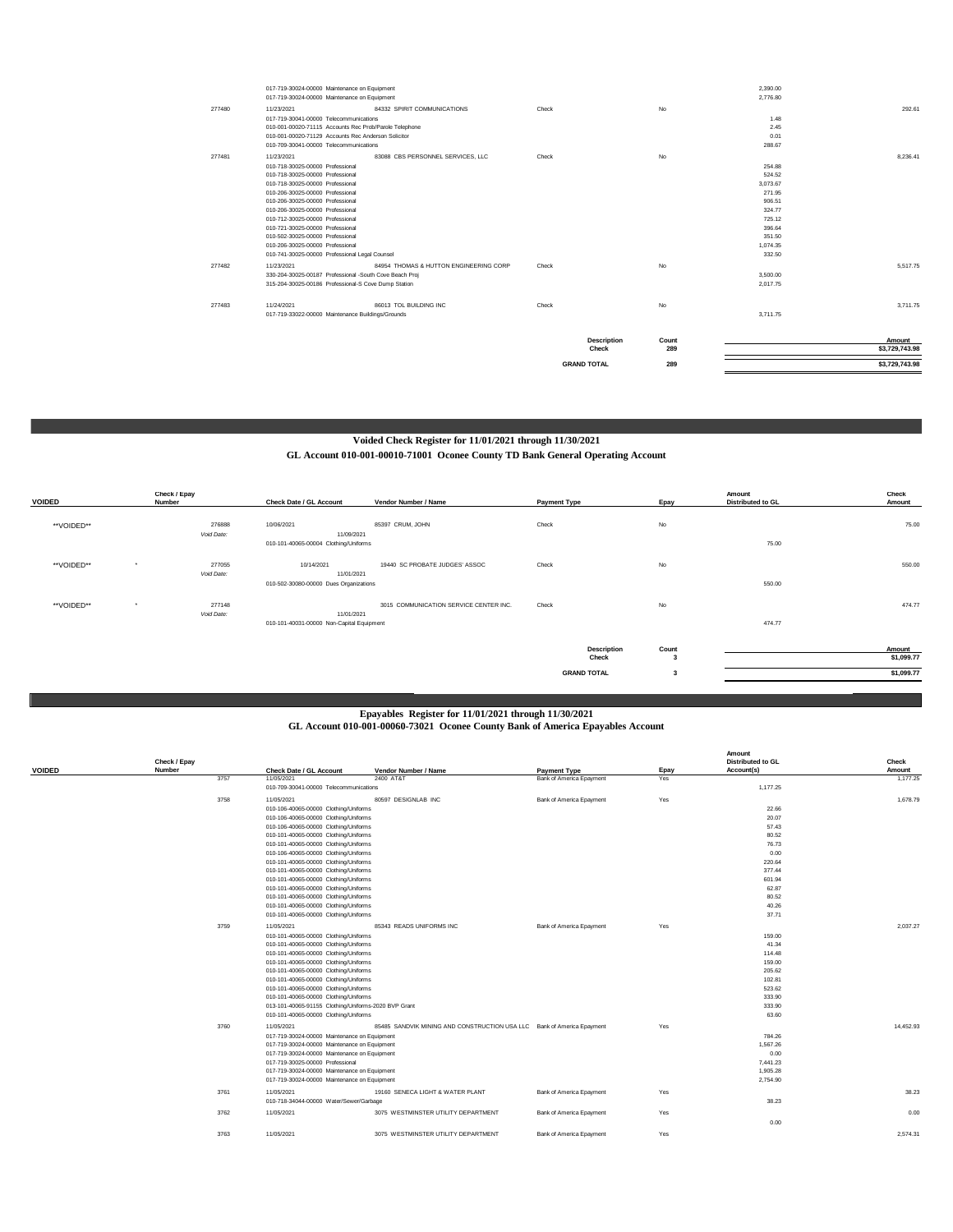|      | 010-205-34043-00000 Electricity<br>010-205-34044-00000 Water/Sewer/Garbage                        |                                                                         |                          |     | 374.27<br>43.84       |            |
|------|---------------------------------------------------------------------------------------------------|-------------------------------------------------------------------------|--------------------------|-----|-----------------------|------------|
|      | 010-205-34043-00000 Electricity                                                                   |                                                                         |                          |     | 344.92                |            |
|      | 010-205-34044-00000 Water/Sewer/Garbage<br>010-205-34043-00000 Electricity                        |                                                                         |                          |     | 175.80<br>213.57      |            |
|      | 010-205-34043-00000 Electricity                                                                   |                                                                         |                          |     | 353.23                |            |
|      | 010-718-34044-00000 Water/Sewer/Garbage<br>010-718-34044-00000 Water/Sewer/Garbage                |                                                                         |                          |     | 42.52<br>32.40        |            |
|      | 010-206-34043-00209 Electricity Westminster Branch                                                |                                                                         |                          |     | 774.43                |            |
|      | 010-206-34044-00209 Water/Sewer/Garbage-Westminster Br<br>010-107-34044-00000 Water/Sewer/Garbage |                                                                         |                          |     | 92.29<br>32.45        |            |
|      | 010-509-34043-00000 Electricity<br>010-509-34044-00000 Water/Sewer/Garbage                        |                                                                         |                          |     | 34.77<br>33.31        |            |
|      | 010-509-34043-00000 Electricity                                                                   |                                                                         |                          |     | 26.51                 |            |
|      |                                                                                                   |                                                                         |                          |     |                       |            |
| 3768 |                                                                                                   | 19150 SC DEPT OF REVENUE-SALES & USE TAX RETUI Bank of America Epayment |                          | Yes | 0.00                  | 0.00       |
| 3769 | 11/22/2021                                                                                        | 19150 SC DEPT OF REVENUE-SALES & USE TAX RETU Bank of America Epayment  |                          | Yes |                       | 0.00       |
| 3770 | 11/22/2021                                                                                        | 19150 SC DEPT OF REVENUE-SALES & USE TAX RETU Bank of America Epayment  |                          | Yes | 0.00                  | 46,073.47  |
|      | 010-101-40031-00000 Non-Capital Equipment                                                         |                                                                         |                          |     | 100.67                |            |
|      | 010-101-40353-00000 Firing Range<br>010-204-33022-00000 Maintenance on Buildings/Grounds          |                                                                         |                          |     | 32.40<br>1.79         |            |
|      | 010-001-00040-71725 Vehicle Inventory                                                             |                                                                         |                          |     | 6.36                  |            |
|      | 010-101-40031-00000 Non-Capital Equipment<br>010-101-40032-00000 Operational                      |                                                                         |                          |     | 66.60<br>137.85       |            |
|      | 010-103-40032-00000 Operational                                                                   |                                                                         |                          |     | 35.90                 |            |
|      | 010-104-40032-00000 Operational<br>010-106-40032-00000 Operational                                |                                                                         |                          |     | 22.67<br>45.35        |            |
|      | 010-106-40065-00000 Clothing/Uniforms                                                             |                                                                         |                          |     | 3.66                  |            |
|      | 010-709-30068-00202 Advertising - PRT<br>010-709-40032-00190 Operational - COVID-19 Pandemic      |                                                                         |                          |     | 229.32<br>68.17       |            |
|      | 010-710-40027-00000 Safety Equipment                                                              |                                                                         |                          |     | 10.10<br>80.51        |            |
|      | 010-714-40032-00000 Operational<br>010-718-40032-00000 Operational                                |                                                                         |                          |     | 55.40                 |            |
|      | 010-720-30024-00000 Maintenance on Equipment<br>010-720-40065-00000 Clothing/Uniforms             |                                                                         |                          |     | 11.96<br>7.20         |            |
|      | 010-721-30024-00000 Maintenance on Equipment                                                      |                                                                         |                          |     | 2.38                  |            |
|      | 017-719-40027-00000 Safety Equipment<br>017-719-40032-00000 Operational                           |                                                                         |                          |     | 11.04<br>99.00        |            |
|      | 235-204-40032-00227 Operational-Events/Programs                                                   |                                                                         |                          |     | 4.58                  |            |
|      | 240-206-40032-00255 Operational<br>010-080-00805-00203 CS High Falls Park                         |                                                                         |                          |     | 2.27<br>750.52        |            |
|      | 010-080-00805-00204 CS South Cove Park                                                            |                                                                         |                          |     | 2,197.69              |            |
|      | 017-080-00805-15401 Outside Sales<br>010-080-00805-10906 CS Airport Miscellaneous                 |                                                                         |                          |     | 27,320.83<br>9.09     |            |
|      | 010-080-00805-10980 CS Aviation Fuel                                                              |                                                                         |                          |     | 1.606.71<br>13,153.45 |            |
| 3771 | 010-080-00805-10990 CS Jet Fuel<br>11/22/2021                                                     | 19820 SC DEPT OF REVENUE-DOCUMENT STAMPS                                | Bank of America Epayment | Yes |                       | 247,437.20 |
|      | 010-001-00060-73326 Due to SCDOR-Documentary Stamps                                               |                                                                         |                          |     | 247,437.20            |            |
| 3772 | 11/22/2021<br>010-720-33022-00000 Maintenance Buildings/Grounds                                   | 1120 ANDERSON FIRE & SAFETY EQUIP INC                                   | Bank of America Epayment | Yes | 438.00                | 438.00     |
| 3773 | 11/22/2021                                                                                        | 2040 BLUE RIDGE ELECTRIC COOP INC.                                      | Bank of America Epayment | Yes |                       | 0.00       |
| 3774 | 11/22/2021                                                                                        | 2040 BLUE RIDGE ELECTRIC COOP INC.                                      | Bank of America Epayment | Yes | 0.00                  | 22.022.91  |
|      | 010-601-34043-00000 Electricity                                                                   |                                                                         |                          |     | 50.12                 |            |
|      | 010-101-34043-00000 Electricity<br>010-101-34043-00000 Electricity                                |                                                                         |                          |     | 33.61<br>136.84       |            |
|      | 010-101-34043-00000 Electricity                                                                   |                                                                         |                          |     | 61.24<br>283.52       |            |
|      | 017-719-34043-00000 Electricity<br>017-719-34043-00000 Electricity                                |                                                                         |                          |     | 246.76                |            |
|      | 017-719-34043-00000 Electricity<br>017-719-34043-00000 Electricity                                |                                                                         |                          |     | 2,602.05<br>97.61     |            |
|      | 010-601-34043-00000 Electricity                                                                   |                                                                         |                          |     | 751.97                |            |
|      | 017-719-34043-00000 Electricity<br>010-720-34043-00000 Electricity                                |                                                                         |                          |     | 8,792.50<br>459.81    |            |
|      | 010-721-34043-00000 Electricity<br>010-718-34043-00000 Electricity                                |                                                                         |                          |     | 833.90<br>3,833.53    |            |
|      | 010-104-34043-00000 Electricity                                                                   |                                                                         |                          |     | 330.69                |            |
|      | 010-110-34043-00000 Electricity<br>315-707-34043-00000 Electric                                   |                                                                         |                          |     | 795.64<br>514.55      |            |
|      | 020-107-34043-00000 Electricity                                                                   |                                                                         |                          |     | 106.81                |            |
|      | 010-714-34043-00270 Electricity Oakway School<br>020-107-34043-00000 Electricity                  |                                                                         |                          |     | 1,981.47<br>110.29    |            |
| 3775 | 11/22/2021                                                                                        | 80597 DESIGNLAB INC                                                     | Bank of America Epayment | Yes | 0.00                  | 0.00       |
| 3776 | 11/22/2021                                                                                        | 80597 DESIGNLAB INC                                                     | Bank of America Epayment | Yes |                       | 0.00       |
|      |                                                                                                   |                                                                         |                          |     | 0.00                  |            |
| 3777 | 11/22/2021                                                                                        | 80597 DESIGNLAB INC                                                     | Bank of America Epayment | Yes | 0.00                  | 0.00       |
| 3778 | 11/22/2021                                                                                        | 80597 DESIGNLAB INC                                                     | Bank of America Epayment | Yes |                       | 3,152.98   |
|      | 010-110-40065-00000 Clothing/Uniforms<br>010-110-40065-00000 Clothing/Uniforms                    |                                                                         |                          |     | 14.02<br>103.51       |            |
|      | 010-101-40065-00000 Clothing/Uniforms                                                             |                                                                         |                          |     | 26.29                 |            |
|      | 010-101-40065-00000 Clothing/Uniforms<br>010-101-40065-00000 Clothing/Uniforms                    |                                                                         |                          |     | 36.39<br>52.58        |            |
|      | 010-101-40065-00000 Clothing/Uniforms                                                             |                                                                         |                          |     | 50.47                 |            |
|      | 010-101-40065-00000 Clothing/Uniforms<br>010-101-40065-00000 Clothing/Uniforms                    |                                                                         |                          |     | 149.46<br>50.47       |            |
|      | 010-101-40065-00000 Clothing/Uniforms<br>010-101-40065-00000 Clothing/Uniforms                    |                                                                         |                          |     | 61.19<br>14.02        |            |
|      | 010-101-40065-00000 Clothing/Uniforms                                                             |                                                                         |                          |     | 22.24                 |            |
|      | 010-101-40065-00000 Clothing/Uniforms<br>010-101-40065-00000 Clothing/Uniforms                    |                                                                         |                          |     | 129.77<br>50.22       |            |
|      | 010-101-40065-00000 Clothing/Uniforms<br>010-101-40065-00000 Clothing/Uniforms                    |                                                                         |                          |     | 62.60<br>87.44        |            |
|      | 010-101-40065-00000 Clothing/Uniforms                                                             |                                                                         |                          |     | 188.64                |            |
|      | 010-101-40065-00000 Clothing/Uniforms<br>010-101-40065-00000 Clothing/Uniforms                    |                                                                         |                          |     | 87.44<br>60.25        |            |
|      | 010-101-40065-00000 Clothing/Uniforms                                                             |                                                                         |                          |     | 24.25                 |            |
|      | 010-101-40065-00000 Clothing/Uniforms<br>010-101-40065-00000 Clothing/Uniforms                    |                                                                         |                          |     | 19.98<br>59.94        |            |
|      | 010-101-40065-00000 Clothing/Uniforms<br>010-101-40065-00000 Clothing/Uniforms                    |                                                                         |                          |     | 24.25<br>87.44        |            |
|      | 010-101-40065-00000 Clothing/Uniforms                                                             |                                                                         |                          |     | 167.16                |            |
|      | 010-101-40065-00000 Clothing/Uniforms<br>010-101-40065-00000 Clothing/Uniforms                    |                                                                         |                          |     | 140.74<br>24.25       |            |
|      | 010-101-40065-00000 Clothing/Uniforms<br>010-101-40065-00000 Clothing/Uniforms                    |                                                                         |                          |     | 94.32<br>24.25        |            |
|      | 010-101-40065-00000 Clothing/Uniforms                                                             |                                                                         |                          |     | 50.29                 |            |
|      | 010-101-40065-00000 Clothing/Uniforms<br>010-101-40065-00000 Clothing/Uniforms                    |                                                                         |                          |     | 282.96<br>103.35      |            |
|      | 010-101-40065-00000 Clothing/Uniforms                                                             |                                                                         |                          |     | 38.28                 |            |
|      | 010-101-40065-00000 Clothing/Uniforms<br>010-106-40065-00000 Clothing/Uniforms                    |                                                                         |                          |     | 118.57<br>41.61       |            |
|      | 010-106-40065-00000 Clothing/Uniforms                                                             |                                                                         |                          |     | 72.00                 |            |

 $\sim$  3768888888